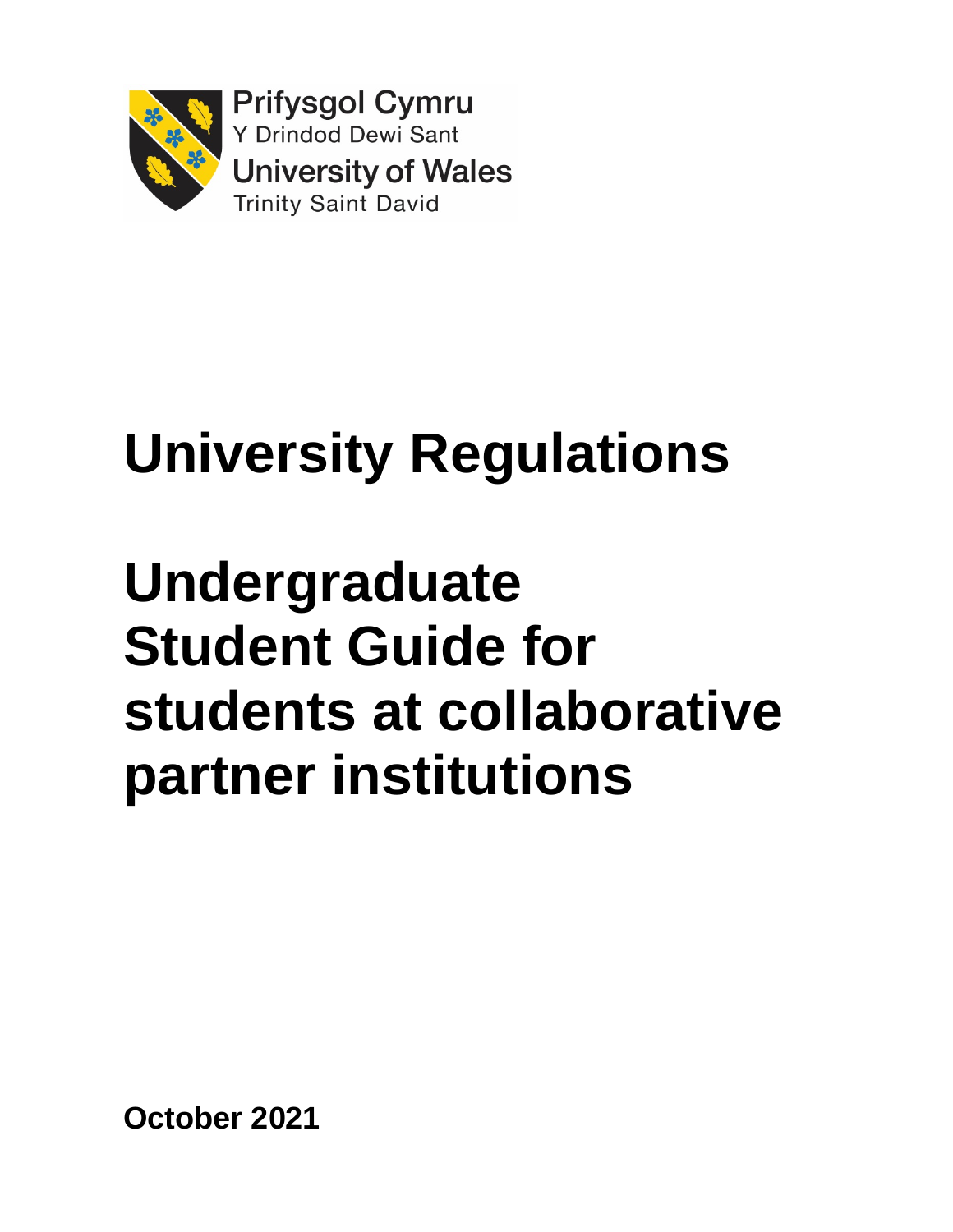# **CONTENTS**

| $\mathbf{1}$                                                |                                                                         |  |
|-------------------------------------------------------------|-------------------------------------------------------------------------|--|
| 1.1                                                         |                                                                         |  |
| $\mathbf{2}$                                                |                                                                         |  |
| 2.1<br>2.2<br>2.3<br>2.4<br>2.5                             |                                                                         |  |
| 3                                                           |                                                                         |  |
| 3.1<br>3.2<br>3.3                                           |                                                                         |  |
| 4                                                           |                                                                         |  |
| 4.1<br>4.2<br>4.3<br>4.4<br>4.5<br>4.6<br>4.7<br>4.8<br>4.9 | How will you keep me informed about my Programme of Study? 10           |  |
| 5                                                           |                                                                         |  |
| 5.1<br>5.2<br>5.3<br>5.4<br>5.5<br>5.6<br>5.7<br>5.8<br>5.9 |                                                                         |  |
| 6                                                           |                                                                         |  |
| 6.1<br>6.2<br>6.3<br>6.4                                    | Other forms of academic misconduct including cheating in exams16        |  |
| $\overline{7}$                                              |                                                                         |  |
| 7.1<br>7.2<br>7.3<br>7.4                                    | What support is available if I am disabled or have additional needs? 17 |  |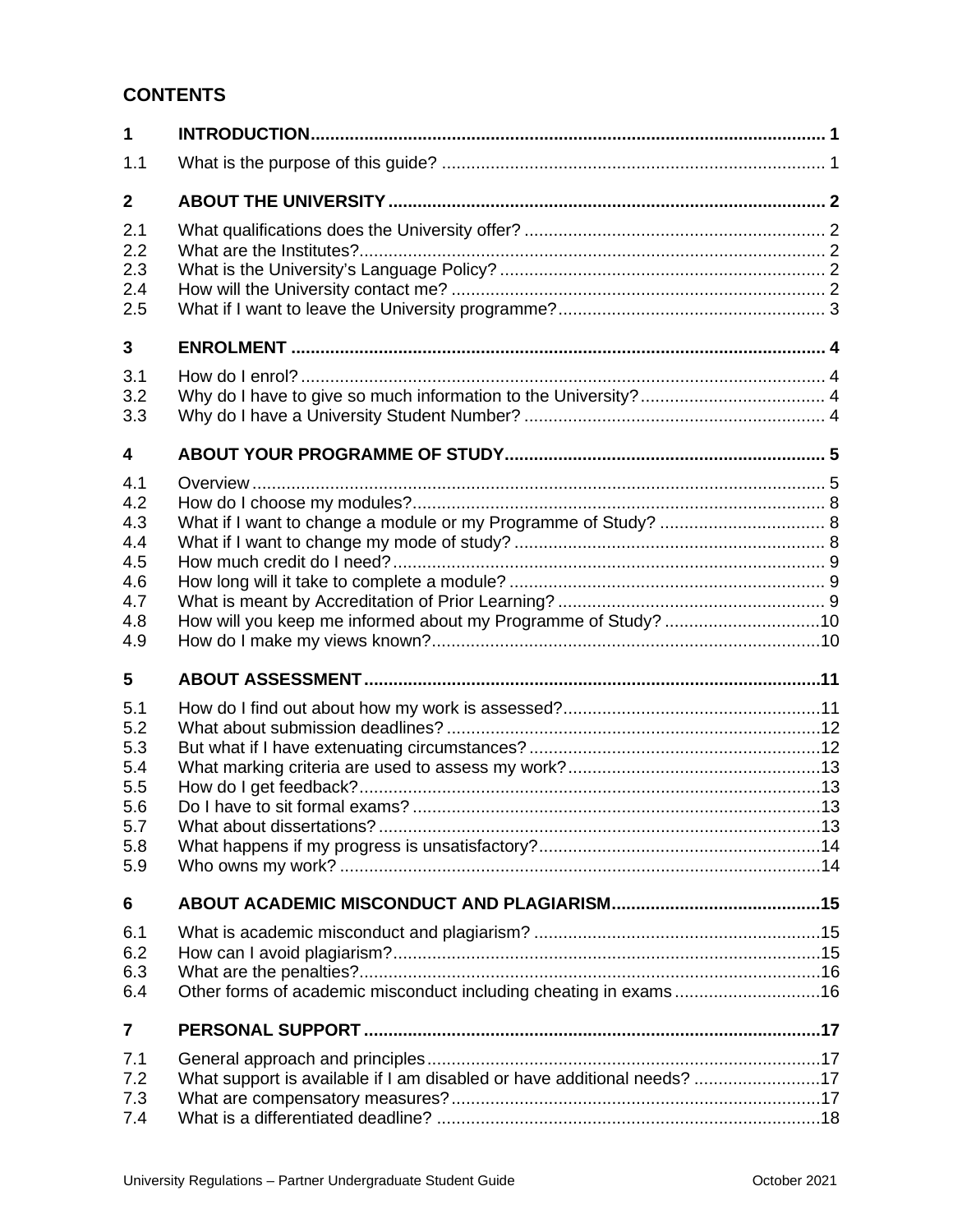| 8                 |                                                                           |  |
|-------------------|---------------------------------------------------------------------------|--|
| 8.1<br>8.2<br>8.3 |                                                                           |  |
| 9                 |                                                                           |  |
| 9.1               |                                                                           |  |
| 9.2               |                                                                           |  |
| 9.3               |                                                                           |  |
| 9.4<br>9.5        |                                                                           |  |
| 9.6               |                                                                           |  |
| 9.7               |                                                                           |  |
| 9.8               |                                                                           |  |
| 9.9               |                                                                           |  |
| 9.10              |                                                                           |  |
| 10                |                                                                           |  |
| 10.1              | Can I appeal against my marks or a decision about my academic progress?24 |  |
| 10.2              |                                                                           |  |
| 11                |                                                                           |  |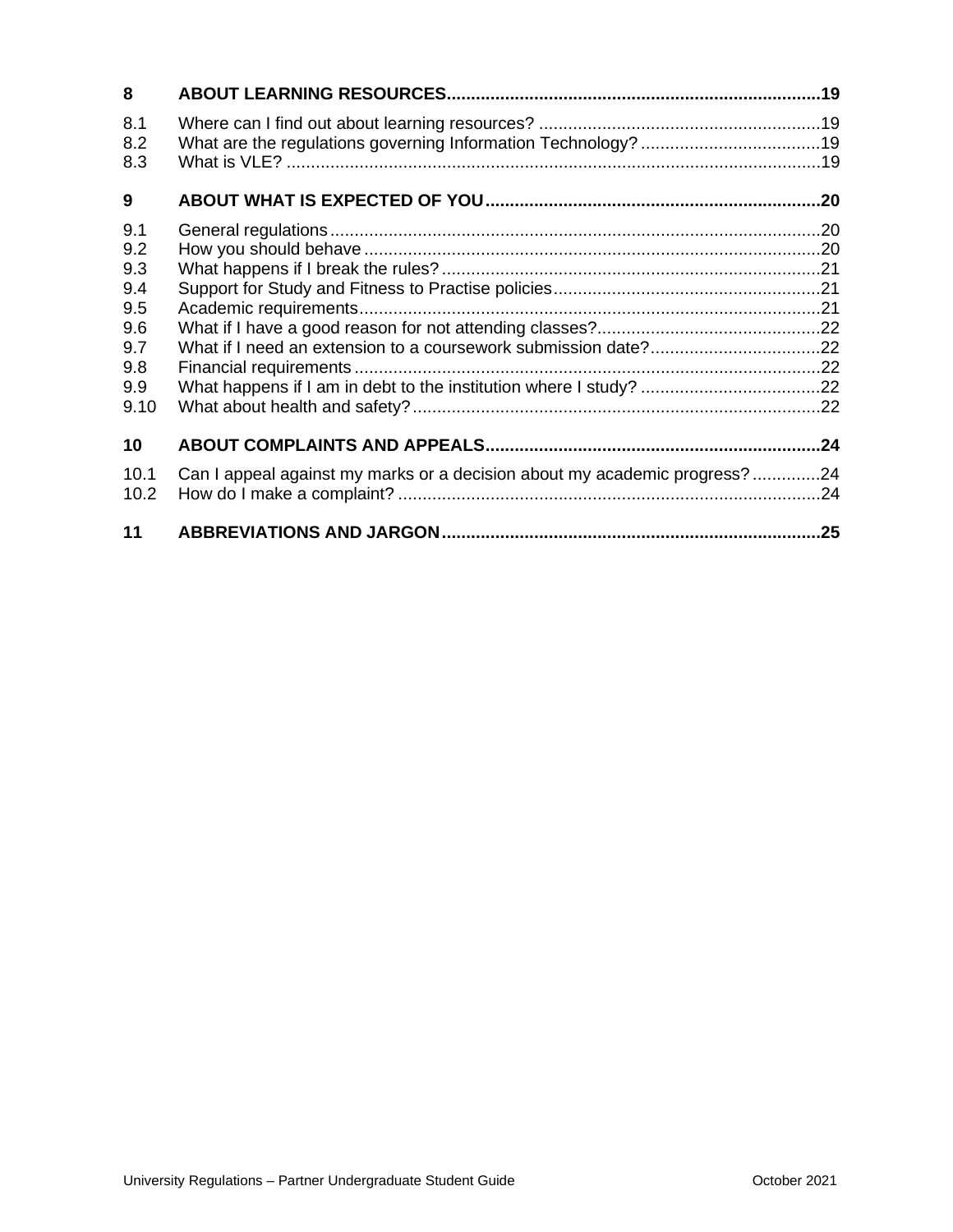# <span id="page-3-0"></span>**1 Introduction**

## <span id="page-3-1"></span>**1.1 What is the purpose of this guide?**

This guide provides you with information about the various procedures and regulations related to your University of Wales Trinity Saint David programme. It is intended for students on taught degree programmes and does not cover research degree students.

Within this guide the references to 'University' mean the University of Wales Trinity Saint David (UWTSD).

The University has made every effort to make the information as full and as accurate as possible, but you should note that minor changes are made from time to time. We shall try to keep any such changes to a minimum, and you will receive advance warning in the event of any alteration.

The guide makes frequent reference to a number of other important sources of information relating to the University and to the way in which Programmes of Study (that's the name we give to your degree course) operate. These include Programme of Study Handbooks, Module Handbooks and the University's *Academic Quality Handbook (AQH)*. The AQH contains a wide range of information about the way in which the University operates and you are advised to familiarise yourself in particular with the following chapters and their appendices:

- Chapter 5 'Student Representation, Engagement and Support' which describes how the University assures the quality of the student experience. Arrangements will differ depending on the institution at which you are studying, however, collaborative partner institutions are expected to have a comparable set of systems and procedures in place which reflect the requirements of the specific delivery location
- Chapter 6 'Taught Award Regulations' which explains how your Programme of Study is structured and how we make decisions about your final award
- Chapter 7 'Assessment: Taught Programmes' which contains information about the University's approach to assessment
- Chapter 12 'Student Policies' which describes the overall framework in place for student policies, which include the Mitigating Circumstances Policy and Academic Appeal Policy.

The AQH is available in both Welsh and English on the University webpages: <http://www.uwtsd.ac.uk/academic-office/academic-quality-handbook/>

Please bear in mind that, occasionally, information contained in this guide might not apply to *certain* aspects of your particular Programme of Study. For example, information about formal examinations does not apply to Programmes of Study that do not assess your work through a formal examination.

**This guide is intended to be helpful to you and we would welcome your feedback on how it might be improved. Please send any comments to the Collaborative Partnerships Office via CollaborativePartnerships@uwtsd.ac.uk.**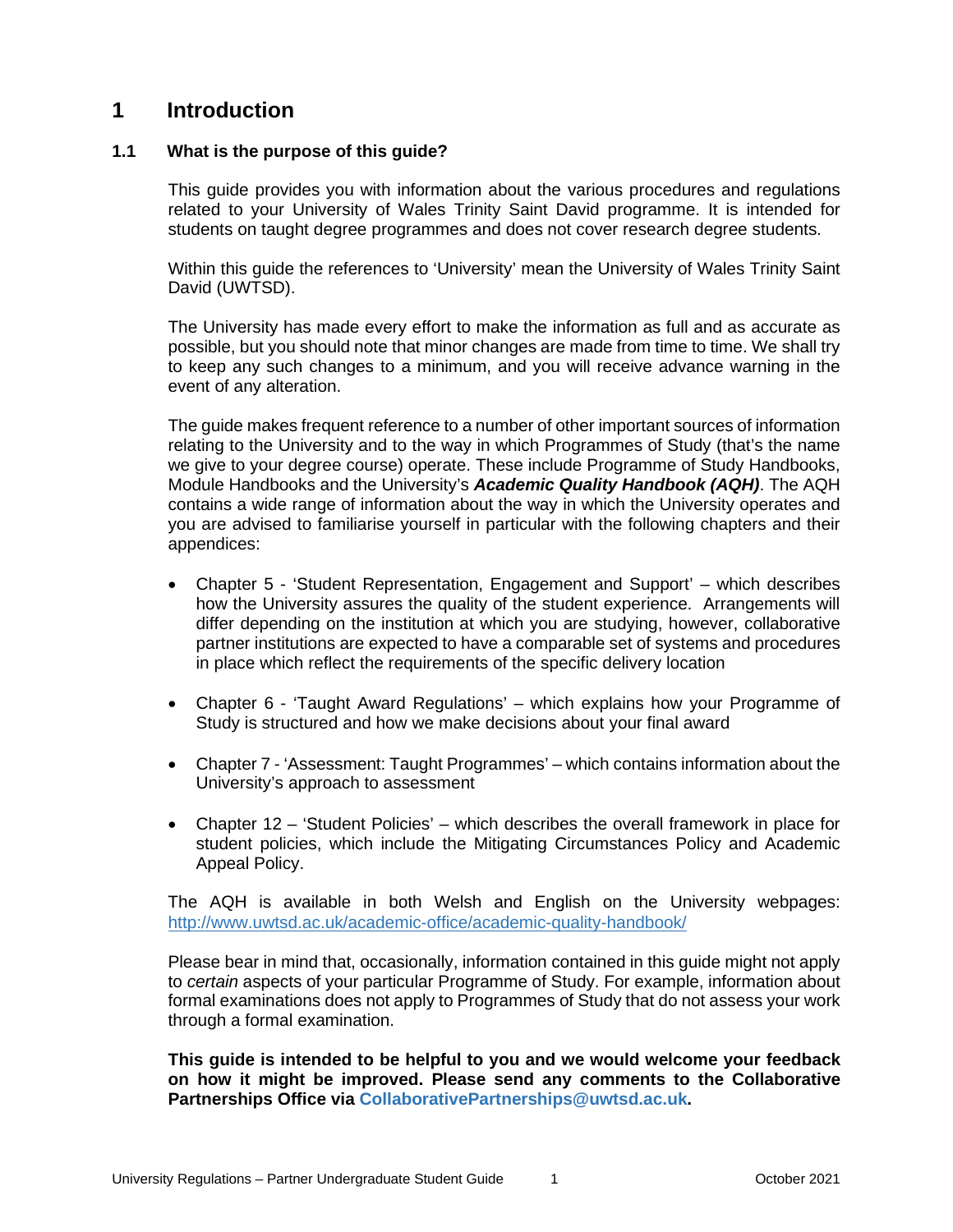# <span id="page-4-0"></span>**2 About the University**

## <span id="page-4-1"></span>**2.1 What qualifications does the University offer?**

The University's Programmes of Study lead to a wide variety of qualifications. Full details of the requirements for each qualification in terms of the number of credits required at each level are provided in Chapter 6 'Taught Award Regulations' and Chapter 8 'Research Degree Regulations' of the AQH.

## <span id="page-4-2"></span>**2.2 What are the Institutes?**

The University is composed of Institutes with responsibility for the academic work of the institution. Every Institute consists of a number of academic disciplines. Every Programme of Study delivered via one of the University's collaborative partner institutions is linked to an Institute. Some Institutes have Academic Disciplines on more than one campus. Details of the Institutes can be obtained from the website.

The Institutes that have links to collaborative partner institutions are as follows:

Institute of Education and Humanities Institute of Management and Health Wales Institute for Science and Art

# <span id="page-4-3"></span>**2.3 What is the University's Language Policy?**

#### *Welsh Language*

The University gives equal status to both the Welsh and English languages throughout its activities.

The Welsh Language (Wales) Measure 2011 affords the Welsh language official status in Wales, which means it must be treated no less favourably than the English language. It also establishes a legal framework with standards of conduct on the Welsh Language.. The standards explain how organisations are expected to use the Welsh language in different situations and the University intends to comply with the Standards across all its campuses in Wales. The University sees its natural bilingual context as strength and will develop and extend its provision of bilingual opportunities for the community it serves.

For assessment through the medium of Welsh, see Chapter 7 'Assessment: Taught Programmes' of the AQH.

#### *Other Languages*

<span id="page-4-4"></span>The University has a Policy for delivery and assessment in languages other than English or Welsh, which is published at<https://www.uwtsd.ac.uk/collaborative-partnerships/>

# **2.4 How will the University contact me?**

Although your primary contact will be at the institution at which you are studying, staff from different parts of the University may need to contact you for a variety of reasons.

Email is the main method the University will use to contact you. Your contact email address forms part of the information registered on the University's student record system.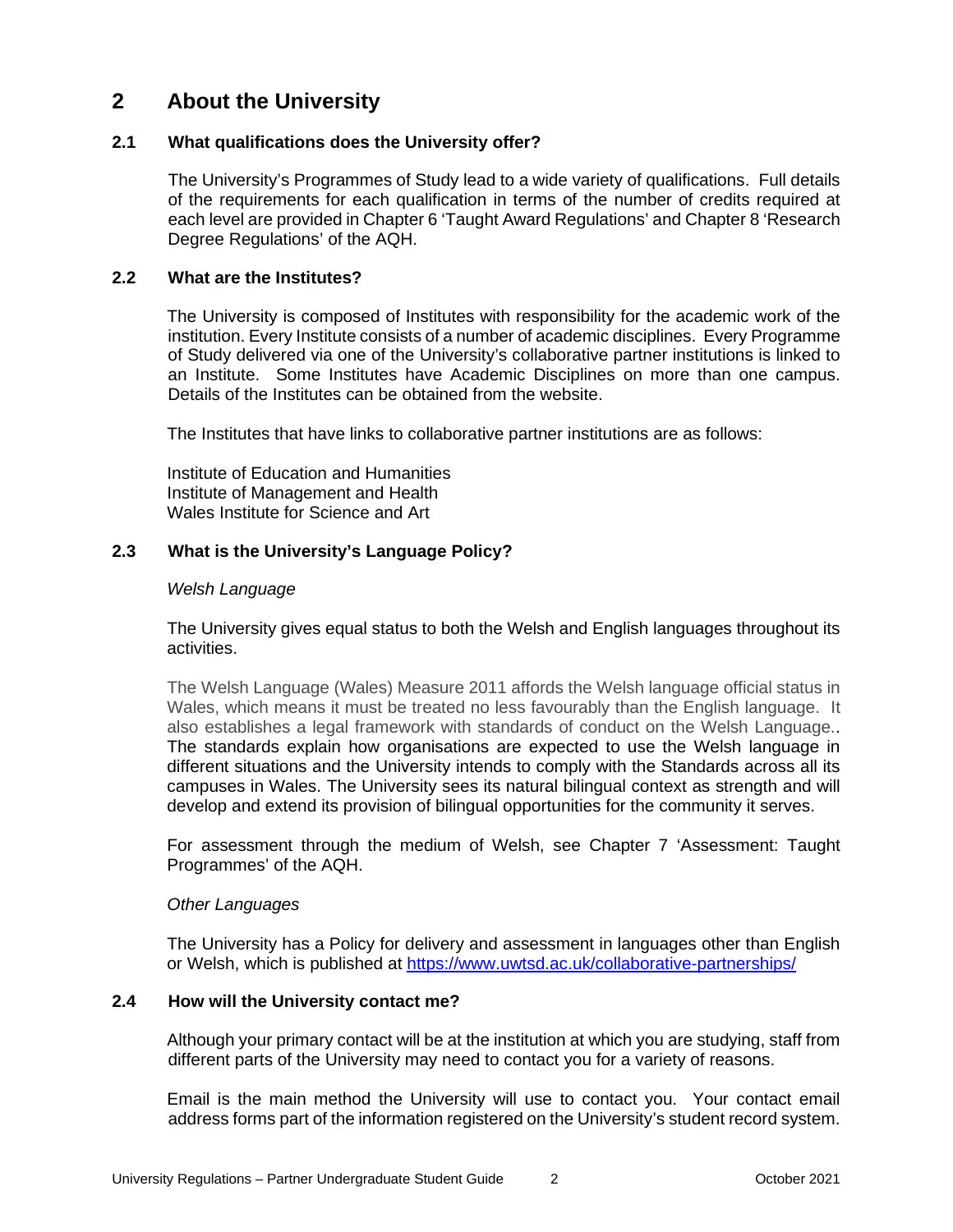The University will receive your registration information via the institution at which you are studying. It is important that you read any emails from the University. **Failure to read electronic mail sent to you, and/or failure to manage your mailbox properly, will be regarded as your responsibility.**

In addition to your email address, the University will use the address and telephone number that you provided to the institution at which you are studying during enrolment. **You must therefore ensure that your institution is informed of any changes to your contact details, so that the University Registry can be informed**. The responsibility for informing your institution of any change of address rests with you. If we fail to contact you because you have not kept your institution (and therefore the University) properly informed, any consequences will be your responsibility.

<span id="page-5-0"></span>You will also be sent log-in details to the MyTSD student portal, where you will be able to see the modules on which you are enrolled and provisional and final assessment marks.

#### **2.5 What if I want to leave the University programme?**

If you are considering withdrawing from your studies, it is extremely important that you discuss the matter with your Programme Director and other relevant staff at your institution, such as those in Student Services. If you decide that you definitely want to leave, then you must complete the appropriate withdrawal form, which is available from the institution at which you are studying. Failure to fully complete all the details on this form may have financial implications for you in relation to tuition fees and, where applicable, student loan. Your institution will then inform the University.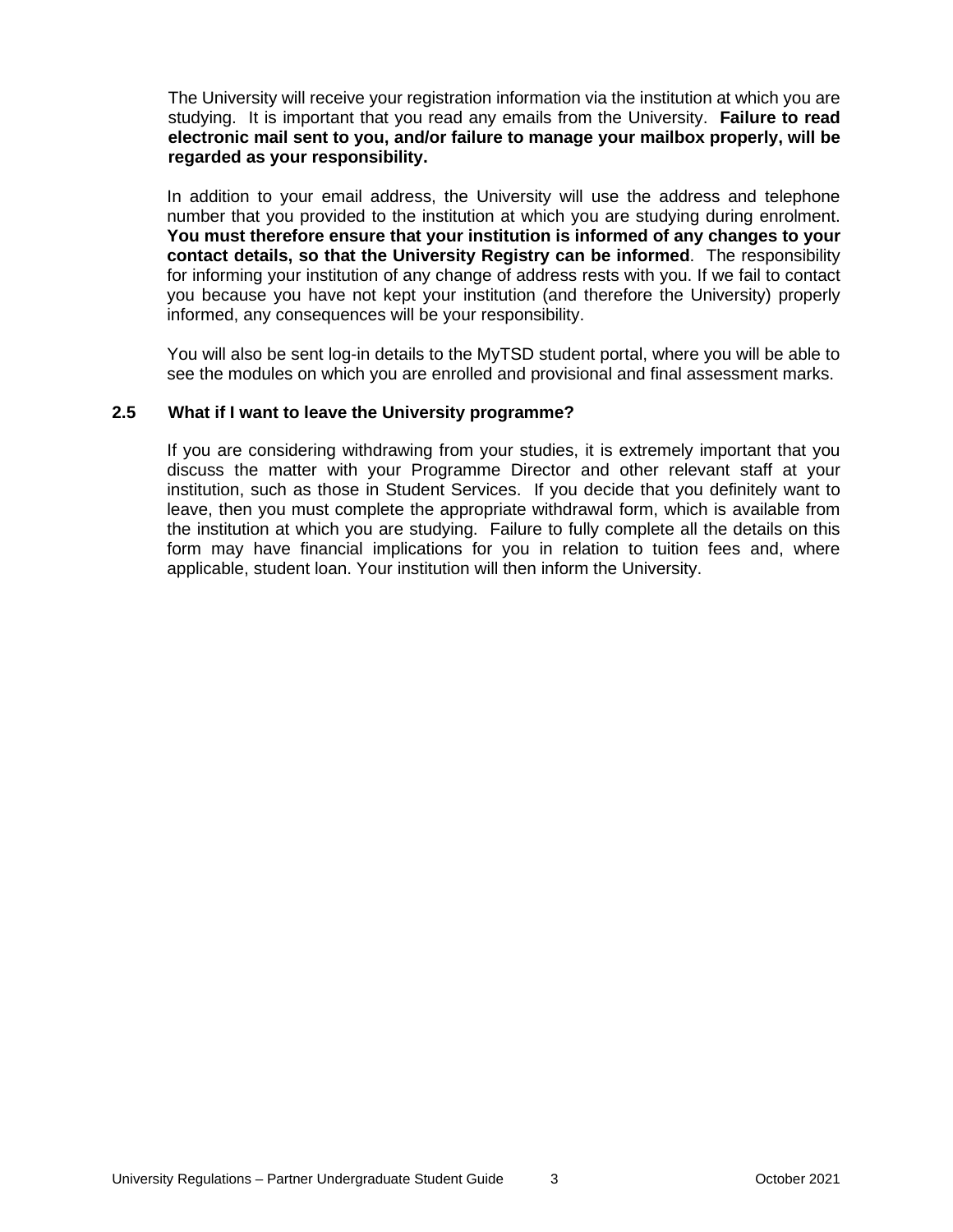# <span id="page-6-0"></span>**3 Enrolment**

# <span id="page-6-1"></span>**3.1 How do I enrol?**

Information about enrolment will have been sent to you by the institution at which you are studying in advance of your commencing your studies there.

For the majority of undergraduate programmes, full-time students must enrol on modules with a total credit value of 120 each academic year. It is sometimes the case that students reach the end of an academic year without having studied enough modules to gain the credit required to progress to the next level. **It is your responsibility to ensure that you have been enrolled on the correct modules for your programme, at the correct level of study and with the correct total credit value for each semester.** Advice on an appropriate module selection for your Programme of Study can be obtained from your Programme Director.

The expectation is that students complete their programme within the usual time limit.

# <span id="page-6-2"></span>**3.2 Why do I have to give so much information to the University?**

It is vitally important that the institution as which you are studying, and the University, have an accurate record of your personal details. It is equally important to ensure that you are enrolled on the correct Programme of Study and on the correct modules. This enables the University to ensure that the combination of modules that you are studying is appropriate for the programme on which you are enrolled and has sufficient credit value to allow you to complete your current level of study. It also ensures your assessment details are kept up-to-date.

Failure to inform the institution at which you are studying/the University of any changes in your personal details or enrolment details is likely to cause the following problems:

- Delay in obtaining a student loan, where applicable
- Failure to keep you generally informed
- Failure to contact you in an emergency
- Failure to progress to the next level of study as a result of not completing sufficient credits at the correct level of study
- Delay in graduation as a result of not completing sufficient credits at the correct level of study.

# <span id="page-6-3"></span>**3.3 Why do I have a University Student Number?**

When you first enrol as a student, you will be allocated a University student number. It is not unusual for two students to have the same name, but no other student will share your student number, now or in the future. It is important that you use your student number as well as your name in your dealings with staff in different parts of the University. This will not only improve the efficiency of many administrative processes, it will also reduce the possibility of error. Your University student number will be sent to you by email.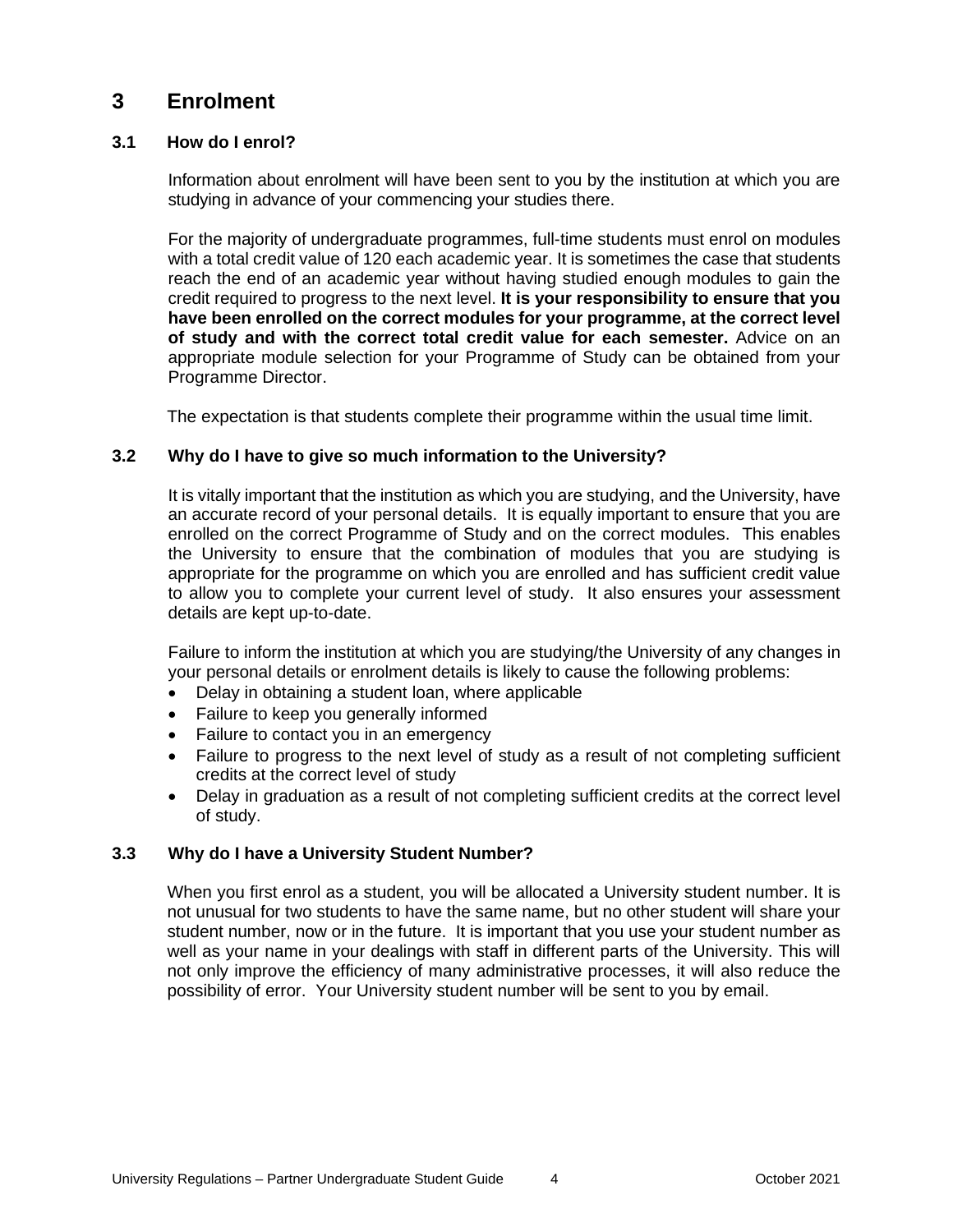# <span id="page-7-0"></span>**4 About your Programme of Study**

# <span id="page-7-1"></span>**4.1 Overview**

This section is intended to provide you with a straightforward overview of the information contained in Chapter 6: 'Taught Award Regulations' and Chapter 7: 'Assessment: Taught Programmes' of the AQH. You should consult this document carefully since it sets out in detail the regulations that govern the assessment of your Programme of Study. However, you will also find it useful to refer to the condensed version below, since this provides a clear and concise summary of the key aspects of the assessment framework.

All the University's degree programmes of study are modular. They consist of modules, which are units of study, each with its own level, credit rating and assessment requirements.

For full-time students enrolled on an Honours degree:

- (i) Your Programme of Study consists of three academic levels, with Level 4 as the first year of study and so on.
- (ii) At each academic level, you study modules appropriate to that level and, if you successfully complete the module, you will be awarded credits.
- (iii) Normally, modules are worth 10, 20, 30 or 40 credits.
- (iv) You need 360 credits for a degree. At least 120 of the credits must be at Level 6. Normally, you will study for 120 credits at each of Levels 4, 5 and 6<sup>1</sup>.
- (v) To pass a module you must gain a mark of at least 40%. You can pass the module even if you have not attempted every component of the assessment associated with the module, or if you fail some components of the assessment associated with the module<sup>2</sup>.
- (vi) A Mid-sessional Examining Board may review your progress as a student midway through your level of study and make decisions on failed modules. You will be able to view your marks and the decision of the Examining Board on MyTSD on a given date. You should ask about the particular arrangements for Examining Boards at the institution at which you are studying.
- (vii) At the end of the academic year an Examining Board meets to consider all your marks from both semesters. You will be able to view your marks and the decision of the Examining Board on MyTSD on a given date. This Examining Board decides on your 'progression' as a student on the programme, including from one level of study to the next, or, if you are studying at Level 6, decides your degree award.
- (viii) To progress from one academic level to the next (i.e. move from Level 4 to Level 5 or Level 5 to Level  $6)^3$  you are expected to accumulate 120 credits.

<sup>&</sup>lt;sup>1</sup> At some overseas partner institutions students study 240 credits at Level 4

<sup>2</sup> Unless your programme includes Component Pass modules or Core Modules, in which case all components of a module must be passed before achieving credits for the module. Such modules will be clearly identified in Programme of Study Handbooks.

<sup>3</sup> At some overseas partner institutions students will be expected to accumulate 240 credits at Level 4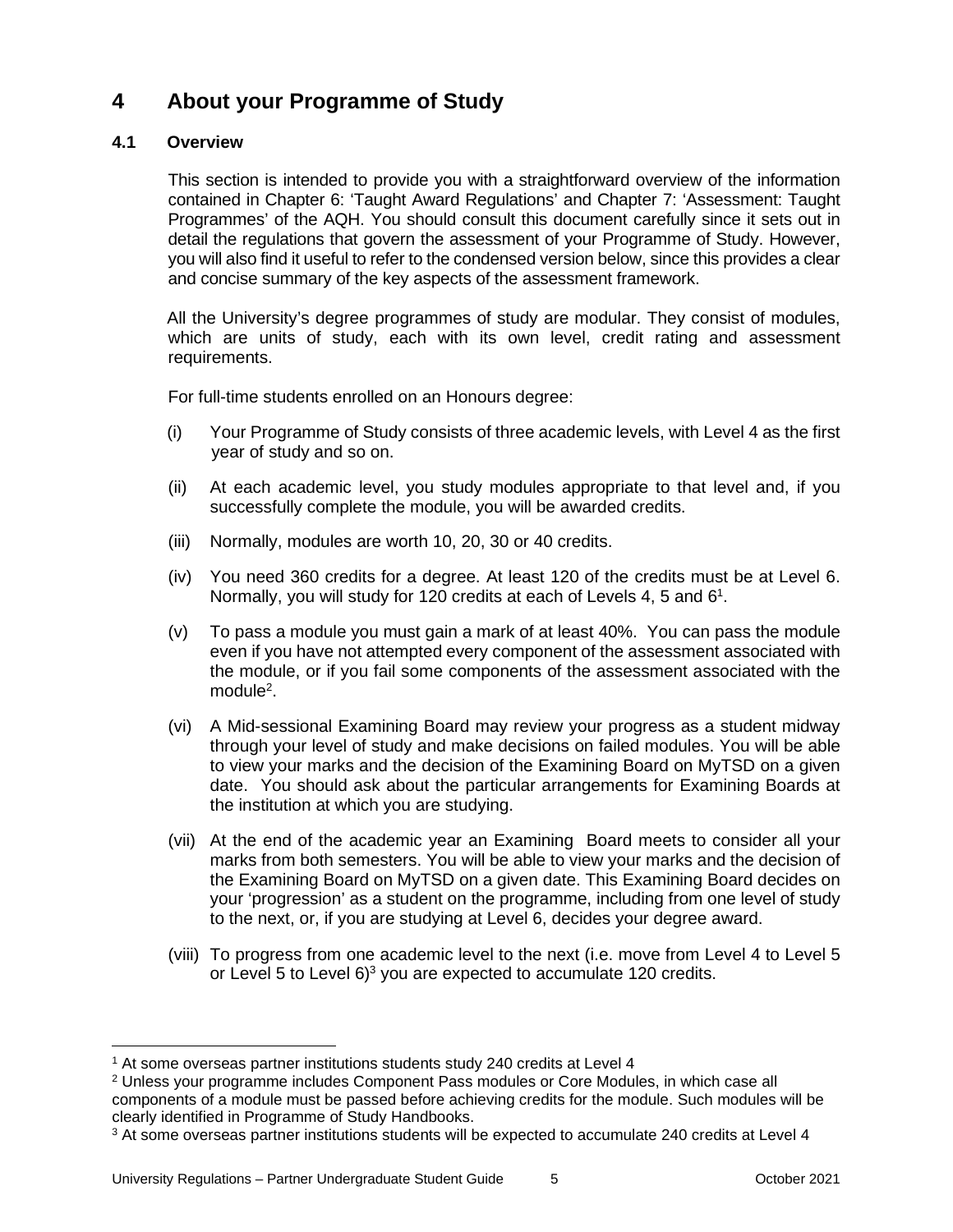- (ix) If you do not gain the necessary number of credits it *may* still be possible, in certain circumstances, to progress or to be awarded a degree. For further information about this you should consult the relevant section of Chapter 6: 'Taught Award Regulations' of the AQH.
- (x) If you are not permitted to progress from one level of study to the next or are required to leave, you have the opportunity to appeal against the Examining Board's decision. Full details of the procedure can be found in the Academic Appeal Policy published on the University website, [https://www.uwtsd.ac.uk/academic-office/academic](https://www.uwtsd.ac.uk/academic-office/academic-quality-handbook/)[quality-handbook/.](https://www.uwtsd.ac.uk/academic-office/academic-quality-handbook/)

#### **(xi) All of your marks/grades are** *provisional* **marks until they are approved by an Examining Board.**

- (xii) If you have successfully completed more than 60 credits in a Level, you will normally be required to be re-assessed in the failed modules. If you fail a module for a second time, you will be required to repeat the failed module. You can find important information about procedures in Chapter 6 of the AQH.
- (xiii) Module marks are rounded to the nearest whole number to calculate your overall weighted average and degree classification.

You should always try and gain the highest marks of which you are capable. The University determines your final degree classification based on your 'exit velocity' as well as your performance over time. The actual classification that is awarded is determined by calculating the final overall average mark by applying one of two classification methods. The method that is most beneficial to you is always used. The best marks in 100 credits are used, and so where the lowest mark occurs in a module with a credit rating of more than 20, then the mark will be included in the calculation of the overall average for a proportion of the credit value. How it works is described in Chapter 6 of the AQH. An illustrative example is given below.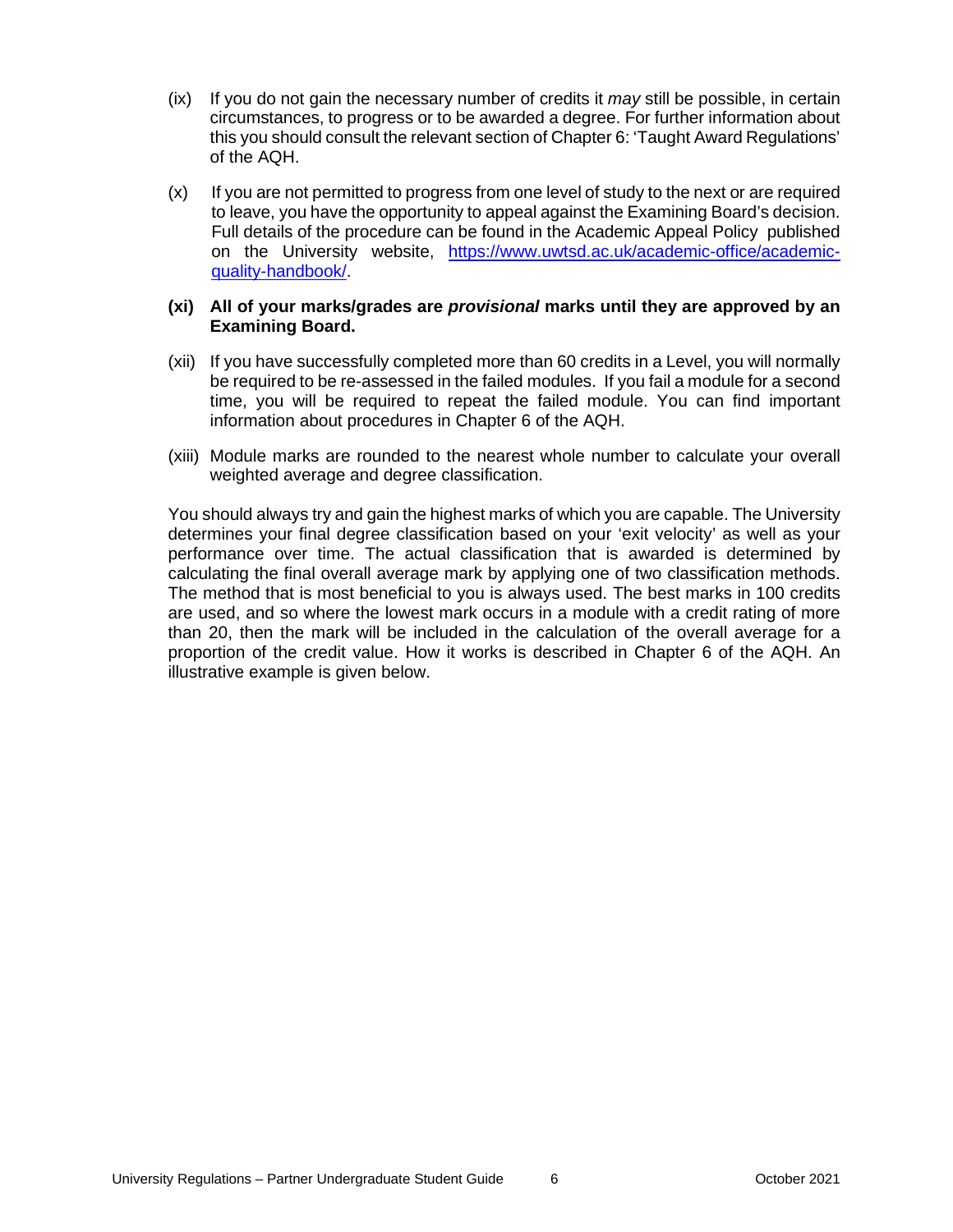# **ILLUSTRATIVE EXAMPLE: HONOURS DEGREE**

### **Method One – The Overall Weighted Average**

The average mark for each level is calculated by taking the best marks in 100 credits for the level and multiplying the number of credits by the mark for each module, then adding to find the average for the level.

| Level 5         |           |        |              | Level 6         |            |        |          |
|-----------------|-----------|--------|--------------|-----------------|------------|--------|----------|
| Module          | Credits,c | Mark,m | $c \times m$ | Module          | Credits, c | Mark,m | c x m    |
| <b>SJED5001</b> | 20        | 51     | 1020         | <b>SJED6006</b> | 20         | 61     | 1220     |
| SJED5003        | 20        | 45     | 900          | <b>SJED6014</b> | 20         | 52     | 1040     |
| SJED5012        | 20        | 46     | 920          | SJED6015        | 20         | 63     | 1260     |
| SJSI5001        | 20        | 60     | 1200         | SJSI6009        | 20         | 62     | 1240     |
| SJSI5006        | 20        | 40     | Not used     | SJSI6011        | 20         | 40     | Not used |
| SJSI5011        | 20        | 55     | 1100         | SJSI6012        | 20         | 64     | 1280     |
| Average         | 120 (100) |        | 5140         | Average         | 120 (100)  |        | 6040     |

In calculating the final overall average mark, the Level 6 total is given twice the weighting of the Level 5 total.

Final overall average mark =  $((2 \times 6040) + 5140) \div 300 = 57\%$  rounded to nearest whole number

### **Degree classification is 2(ii)**

Note: Division is by 300 because there are 100 credits at Level 6 that are counted twice and 100 credits at Level 5, a total of  $2 \times 100 + 100 = 300$ .

#### **Method Two – The Level 6 Average**

The final overall average mark is calculated by taking the best marks in 100 credits for Level 6 and multiplying the number of credits by the mark for each module.

| Level 5         |           |        |              | Level 6  |           |        |              |
|-----------------|-----------|--------|--------------|----------|-----------|--------|--------------|
| Module          | Credits,c | Mark,m | $c \times m$ | Module   | Credits,c | Mark,m | $c \times m$ |
| <b>SJED5001</b> | 20        | 51     | Not used     | SJED6006 | 20        | 61     | 1220         |
| SJED5003        | 20        | 45     | Not used     | SJED6014 | 20        | 52     | 1040         |
| SJED5012        | 20        | 46     | Not used     | SJED6015 | 20        | 63     | 1260         |
| SJSI5001        | 20        | 60     | Not used     | SJSI6009 | 20        | 62     | 1240         |
| SJSI5006        | 20        | 40     | Not used     | SJSI6011 | 20        | 40     | Not used     |
| SJSI5011        | 20        | 55     | Not used     | SJSI6012 | 20        | 64     | 1280         |
| Average         | 120       |        |              | Average  | 120 (100) |        | 6040         |

Final overall average mark  $= 6040 \div 100 = 60\%$  rounded to nearest whole number

#### **Degree classification is 2(i)**

Note: Division is by 100 because there are 100 credits at Level 6 that are counted.

#### **In this case, Method Two is most beneficial and so the actual classification is 2(i)**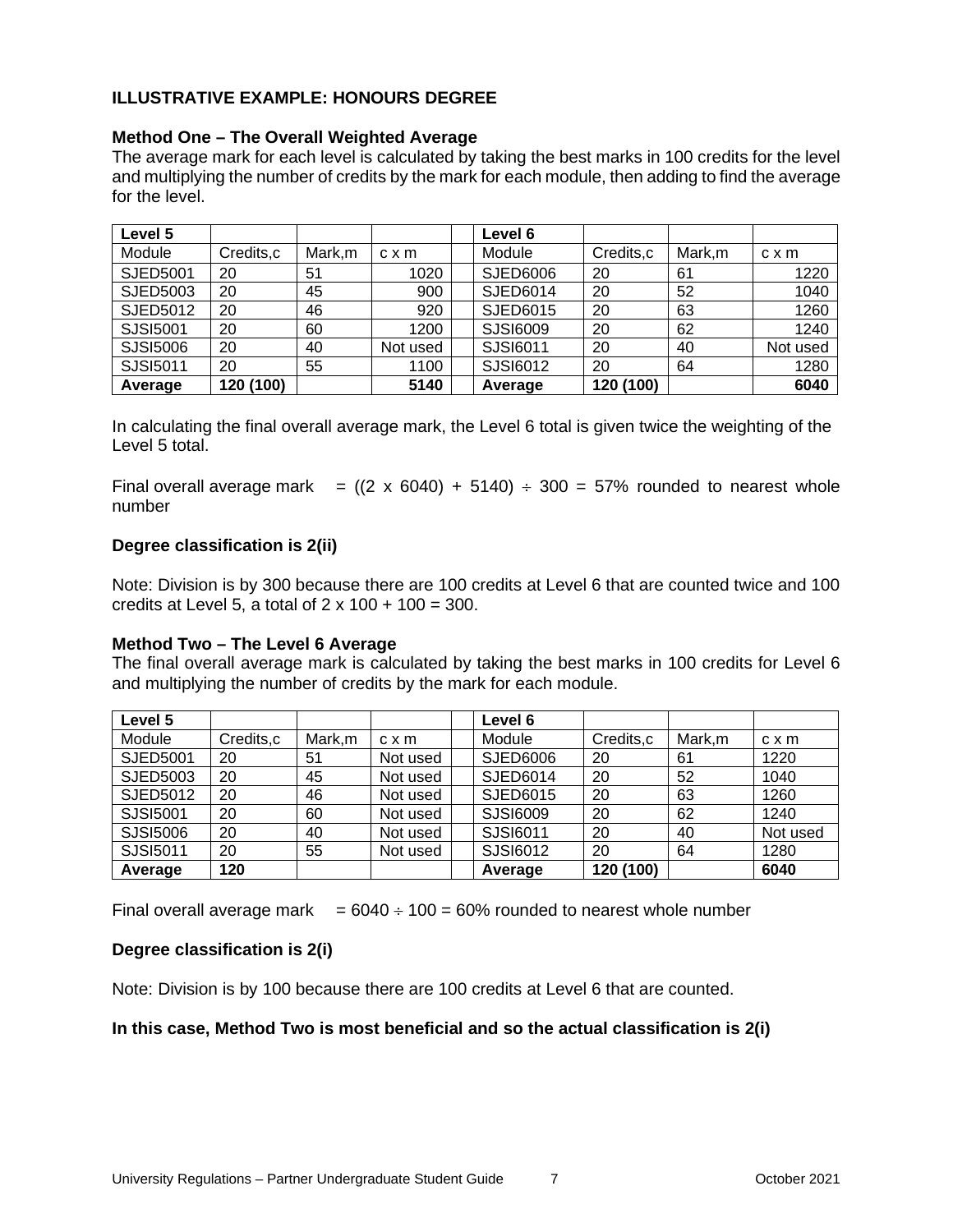# <span id="page-10-0"></span>**4.2 How do I choose my modules?**

Programmes of Study may be made up of core, component pass, compulsory and optional modules. Core and component pass modules must be passed before you can progress to the next level of study. Compulsory modules are modules you must take depending on your Programme of Study, but unlike a core or component pass module, could potentially be condoned (see section 5.1). Optional modules are ones you choose from a list within the programme grid according to your own preference. Combinations of modules add up to form different Programmes of Study and Programme of Study handbooks explain the valid combinations of modules for a particular Programme of Study.

It is very important that you consult with the appropriate member of staff (see section 4.8) and read the relevant Programme of Study handbooks to ensure that you are following an acceptable combination of modules. These handbooks also include any programme specific requirements that are not addressed elsewhere in this or in other general University documents.

# <span id="page-10-1"></span>**4.3 What if I want to change a module or my Programme of Study?**

You can only change programme or module following a discussion with your Programme Director and by completing the appropriate form, available from the institution at which you are studying. These forms require the signed approval of the appropriate staff. Your institution will then inform the University Registry so that your academic details can be amended. Do not simply turn up to a different module or programme believing attendance alone will change your Programme of Study status. Changes will not be permitted after more than one quarter of the relevant teaching period (semester, term or block).

For a change of programme, the above only refers to a change to another of the University's programmes at the same institution at which you are studying. If you wish to change to a programme at the University itself, or at one of its other collaborative partners, you will need to withdraw from your programme of study and apply to join the other programme.

# <span id="page-10-2"></span>**4.4 What if I want to change my mode of study?**

Normally, you may only change mode of study before commencing a level or before no more than one quarter of the first relevant period of study in a level (semester, term or block). Requests for changing the mode of study from full-time to part-time, or vice versa, within the normal timeframe, should be made on the appropriate form, available from the institution at which you are studying. Any resulting changes to module selections should also be detailed on this form and approved by the appropriate staff. Your institution will then inform the University.

In exceptional cases, you may be able to request to change mode of study outside of the normal timeframe - partway through a level of study. You will need to check any funding implications of such a change and complete the appropriate form which is available from the institution at which you are studying. A decision on your request will be taken by the University. Full details of this process can be found in the Mitigating Circumstances Policy published on the University website, [https://www.uwtsd.ac.uk/academic-office/academic-quality-handbook/.](https://www.uwtsd.ac.uk/academic-office/academic-quality-handbook/)

In the event that the request is approved, the University Registry will update the time-limit for completion, and inform you of the decision in writing.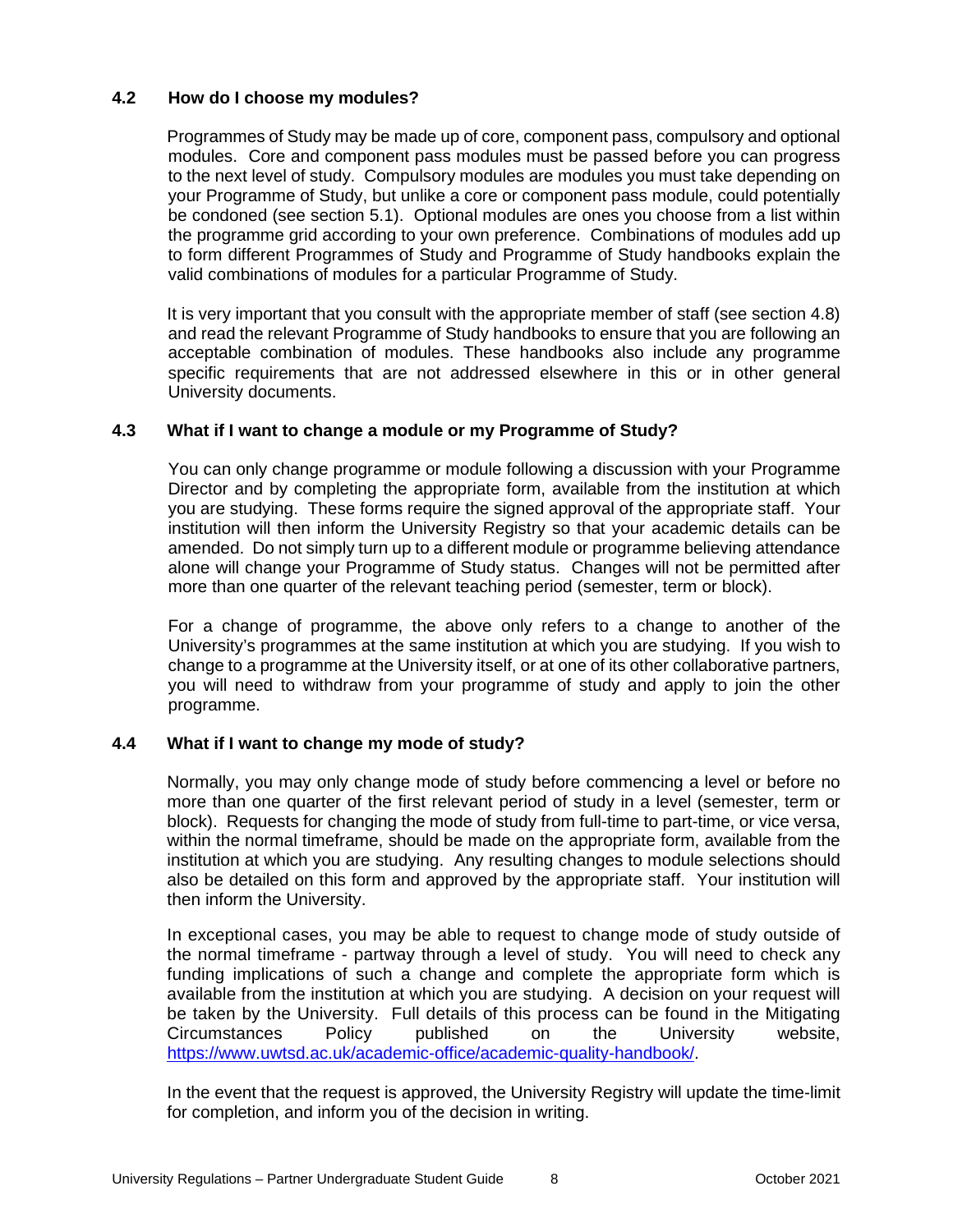# <span id="page-11-0"></span>**4.5 How much credit do I need?**

You will need to gain 360 credits to qualify for an Honours Degree<sup>4</sup>. The standard for these credits is normally:

120 credits at Level 4 120 credits at Level 5 120 credits at Level 6

The University uses the nationally agreed level descriptors framework. According to this framework, levels 1, 2 and 3 are used for academic study at Further Education level; levels 4, 5, 6, 7 and 8 are used for academic study at Higher Education level. This means that the modules studied in the first, second and third year of a full-time Honours Degree will be at levels 4, 5 and 6 respectively.

Every modular system of assessment must ensure that it gives you adequate opportunities to acquire these credits. For full-time Honours Degree students this normally means gaining 120 credits at the appropriate level in each of three years of study. Part-time students enrolled on an Honours Degree will have to gain exactly the same credits but over a longer period.

The pass mark for every module is 40%, and achieving a mark of 40% is one of the criteria that is required in order to be awarded the credits for a module. You should achieve 120 credit points at the end of each level<sup>5</sup> in order to 'progress' to the next level. Further details regarding the structure of modular degrees are available in Chapter 6 of the AQH.

# <span id="page-11-1"></span>**4.6 How long will it take to complete a module?**

The length of time required to complete a module will be a function of your ability and your familiarity with the subject. It is not, therefore, possible to specify how much time and effort will be required in individual cases. However, programme documents will incorporate notional hours of 100 hours for a 10 credit module, 200 hours for a 20 credit module, etc.; the 'currency' being 1 credit per 10 hours of notional study. This represents the total study effort for a typical student to complete the module successfully. It includes all timetabled and non-timetabled learning activities, and contact time with tutors and lecturers, both in and away from the formal learning environment.

# <span id="page-11-2"></span>**4.7 What is meant by Accreditation of Prior Learning?**

New students can sometimes claim credit from courses that they have previously studied at higher education level; in this case they may make a claim for the Accreditation (or Recognition) of Prior Certificated Learning. The amount of credit awarded will depend upon the value of the credit already acquired relative to the programme on which the student is currently enrolling. While there is no standard expiry date after which certificated learning cannot be recognised, a judgement will be made as to how appropriate it would be to recognise credit within the context of the particular subject area and it may be deemed that the certificated learning is out of date.

Other students may have acquired similar knowledge and skills during the course of their working life, or in pursuit of private interests, and in these cases they may be able to make a claim for the Recognition of Prior Experiential Learning

<sup>&</sup>lt;sup>4</sup> At some overseas partner institutions students will need to gain 480 credits

<sup>5</sup> At some overseas partner institutions students study 240 credits at Level 4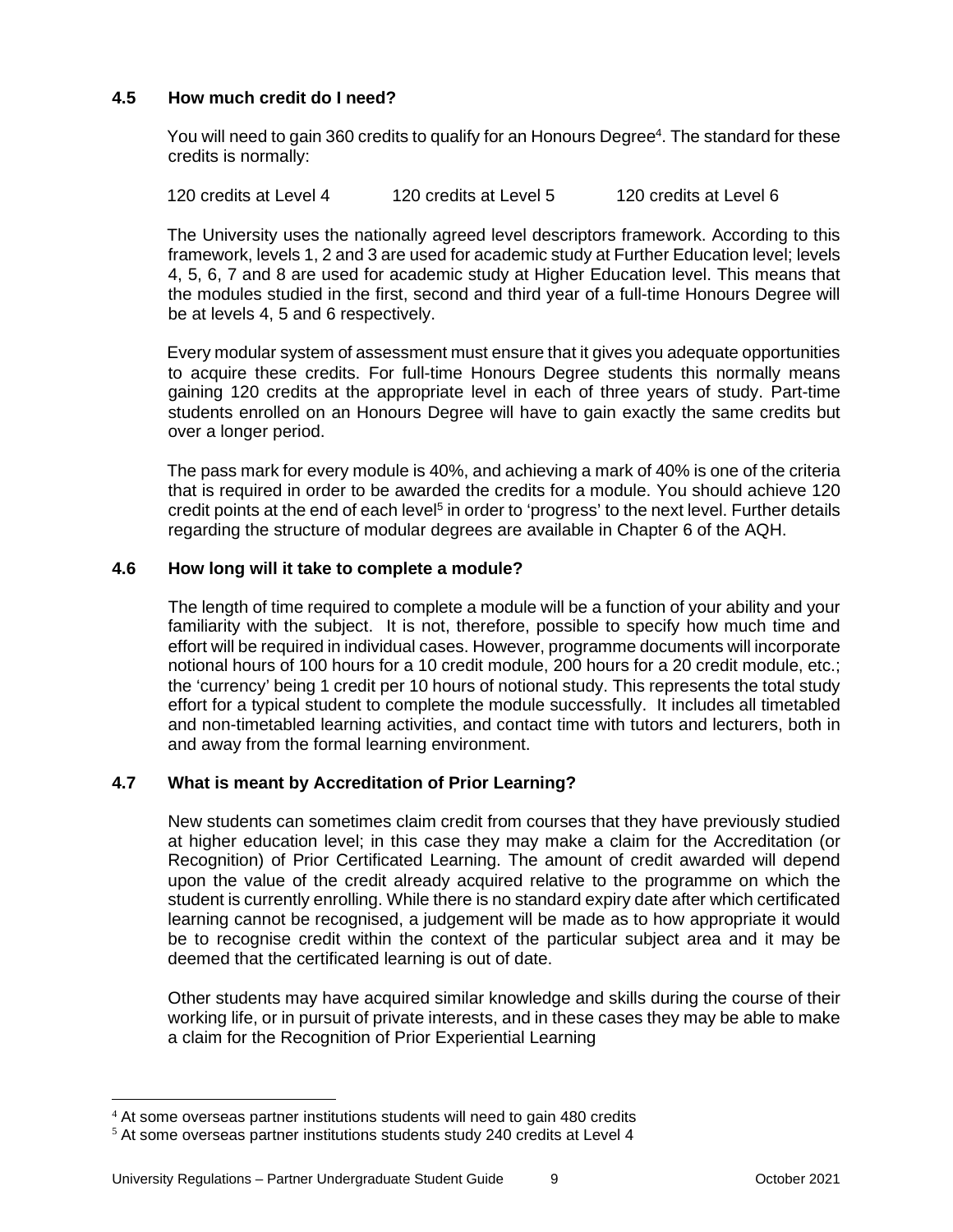Full details of the process can be found in the Recognition of Prior Learning Policy. The maximum transfer credits per programme type are detailed in Chapter 6 (6.3.2; 11-13) published on the University website, [https://www.uwtsd.ac.uk/academic-office/academic](https://www.uwtsd.ac.uk/academic-office/academic-quality-handbook/)[quality-handbook/.](https://www.uwtsd.ac.uk/academic-office/academic-quality-handbook/)

#### <span id="page-12-0"></span>**4.8 How will you keep me informed about my Programme of Study?**

A specific member of staff is identified to take responsibility for the management of each Programme of Study. Their duties include responsibility for ensuring that you are enrolled for the correct Programme of Study and for keeping you informed of all Programme of Study details during your time on the University's Programme of Study. Throughout this document, this member of staff is referred to as the Programme Director. Your Programme Director may contact you in a variety of ways. These may include via your email account, at lectures or seminars or via a Virtual Learning Environment (VLE) system.

Details of the Programme Director for each Programme of Study can be obtained from your Programme of Study Handbook.

#### <span id="page-12-1"></span>**4.9 How do I make my views known?**

At a course level you will have an opportunity to elect a course representative who represents you in Staff Student Committees, which discuss issues including learning resources and curriculum. These representatives may also take part in other formal meetings, such as reviews of courses and in informal meetings with staff to ensure student issues are solved effectively. Course representatives are expected to regularly gather feedback from fellow students to inform their contribution.

At the end of each module, you will be asked to complete a module questionnaire outlining your experience of the module.

If you are studying in the UK, you may also be asked to complete various other more general questionnaires at different stages during your studies. For example, final year undergraduate students are invited to complete the National Student Survey (the NSS), a UK-wide survey, in the final months of study.

You will be told by staff at the institution at which you are studying what has been done as a result of your feedback.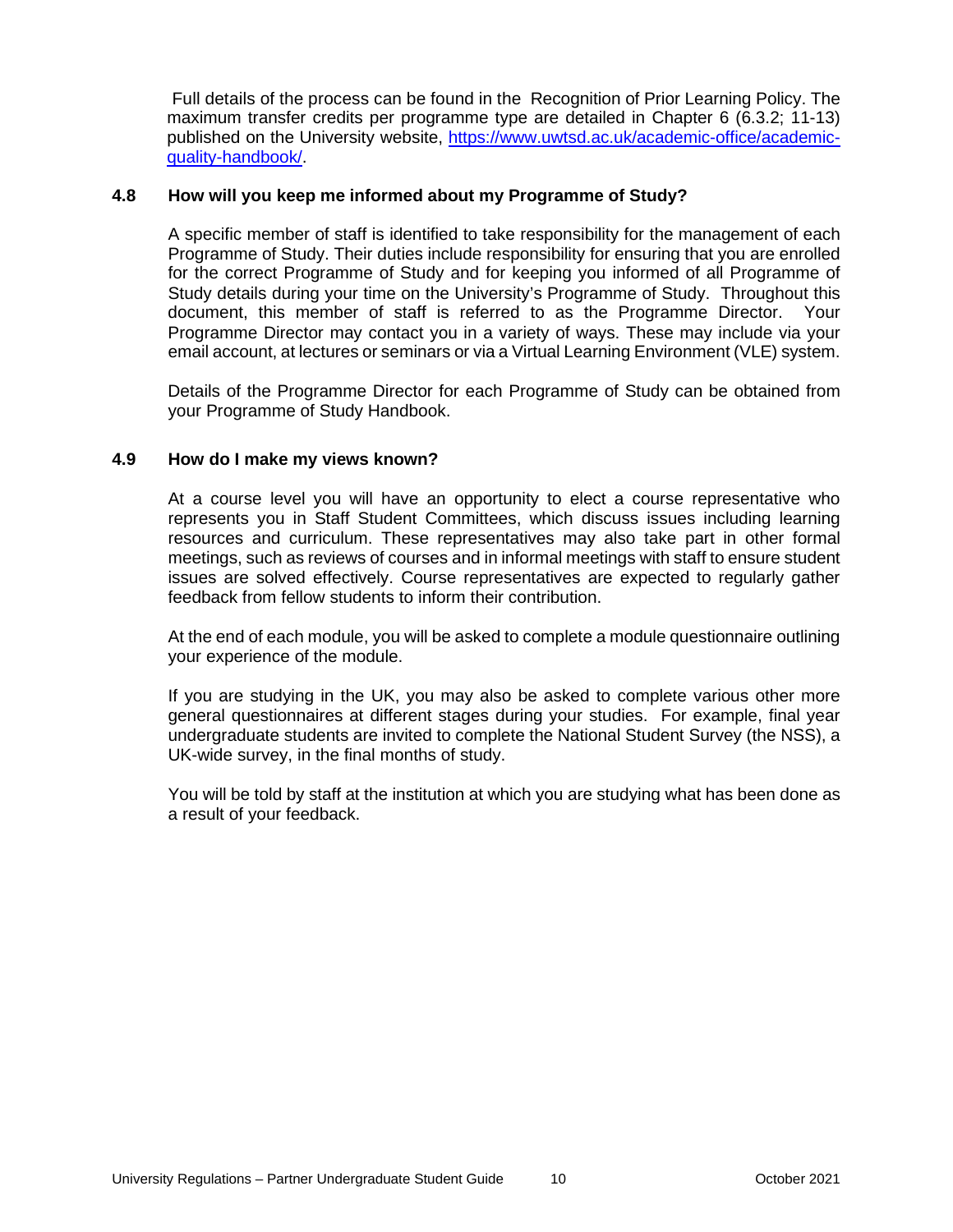# <span id="page-13-0"></span>**5 About assessment**

# <span id="page-13-1"></span>**5.1 How do I find out about how my work is assessed?**

The rules and regulations that govern the assessment of your Programme of Study are available in Chapter 6 and Chapter 7 of the AQH. **You are strongly advised to read these chapters** which provide a detailed explanation of the awarding of credit, progression from one level to the next and, ultimately, the classification of your degree. You should also pay careful attention to the assessment details for individual modules in your Programme of Study handbook(s), or in the module booklet that sometimes accompanies a module. Here, however, are some basic facts:

- You will be awarded credit for the modules that you complete.
- The pass mark for a module at Levels 4, 5 and 6 is 40%.
- The pass mark for a module at Level 7 is 50%.
- The marks are the result of assessment carried out during and/or at the end of the module. For Honours Degrees, the calculation of the final degree classification will be based on the marks for both Levels 5 and 6 or for just Level 6.
- Assessment is designed to:
	- (1) Establish whether the knowledge, understanding, skills and techniques that are the designated learning outcomes of the module have been acquired.
	- (2) Measure your success in mastering the content of the module and achieving those learning outcomes.
- Assessment may take several forms, including coursework (e.g. an essay, book review, oral presentation) and / or examinations.
- Tutors deliberately adopt a wide range of methods of assessment. These vary according to the learning and teaching techniques appropriate for each module.
- Modules that combine assessment by coursework with assessment by examination do not necessarily have the same proportion of marks allocated to the two elements.
- Normally, your coursework is assessed by your module tutor and they will be available to discuss the result if you so wish.
- In certain circumstances your work will also be assessed by a second tutor. Work is also moderated by External Examiners (these are usually academics from other universities) to ensure consistency and fairness.
- If you fail a module or, in some cases an assessment component, the Examining Board may permit you to be re-assessed. The maximum number of re-assessment attempts that can be allowed for a particular module will be two.
- In the event that you are re-assessed in a timed examination or any assessment where the original attempt gained a mark of 0%, you will sit a new examination or be set a new topic. In all other cases you will normally be given the opportunity to re-work and re-present the original assignment.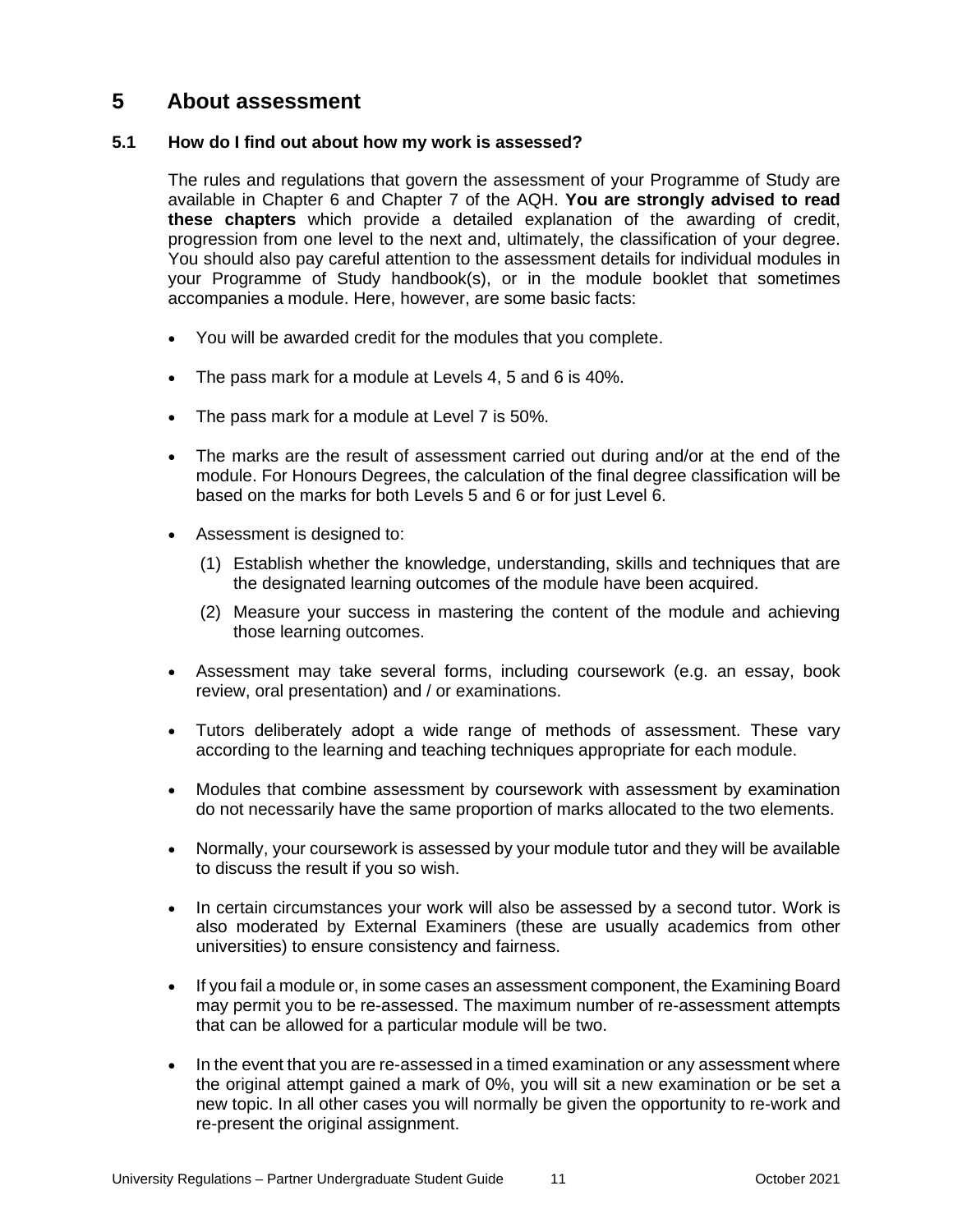- In the event that you are re-assessed in a failed module in which there is only one assessment component, the maximum mark that you can be awarded for that module is 40%.
- For all undergraduate Programmes of Study, in the event that you are re-assessed in a failed module in which there is more than one assessment component, the maximum mark that you can be awarded for the component(s) in which you are reassessed is 40%.
- At each level, modules with a maximum total credit value of 20 may potentially be condoned by the Examining Board, subject to certain conditions, details of which can be found in Chapter 6 of the AQH.

#### <span id="page-14-0"></span>**5.2 What about submission deadlines?**

All essays and other written work for assessment purposes must be handed in to meet deadlines. You will be informed of these deadlines by your module tutor. Differentiated deadlines may be set for students with long-term impairments, where this is specified in the relevant Statement of Compensatory Measures (see section 7.3).

If you do not hand in your work within the stipulated deadline, you will be penalised. The maximum mark that can be awarded for work that is submitted up to 1 week late is 40% for first attempts. A mark of 0% will be awarded for reassessment work. Work cannot be accepted more than 1 week after the submission deadline and will be recorded as a nonsubmission.

#### <span id="page-14-1"></span>**5.3 But what if I have extenuating circumstances?**

The University recognises that, on occasion, exceptional or 'extenuating' circumstances such as illness or bereavement may affect a student's ability to meet deadlines. Arrangements are in place to ensure that, where such circumstances exist, the student is not unfairly penalised. The arrangements are designed to ensure that students across the University and its partner institutions are treated equally, regardless of their Programme of Study or institution at which they are studying.

It is essential that you familiarise yourself with the University's regulations relating to extenuating circumstances and the accompanying guidance, which are set out in the Mitigating Circumstances Policy published on the University website, [https://www.uwtsd.ac.uk/academic-office/academic-quality-handbook/.](https://www.uwtsd.ac.uk/academic-office/academic-quality-handbook/)

You should note in particular the sorts of events that are **not** normally accepted as being extenuating circumstances, such as minor, non-immobilising health problems with a duration of less than one week, loss of work as a result of mislaying the work, theft or computer breakdown, difficulty in gaining access to available materials, non-serious domestic or personal disruptions and normal financial difficulties which may be experienced by students. You should take the necessary steps to protect against such circumstances affecting your assessments.

Please note that Programme Directors and module tutors are not permitted to extend deadlines for individual students – if you believe that you have extenuating circumstances, you **must** follow the procedure set out in the policy. Further advice is available from the institution at which you are studying.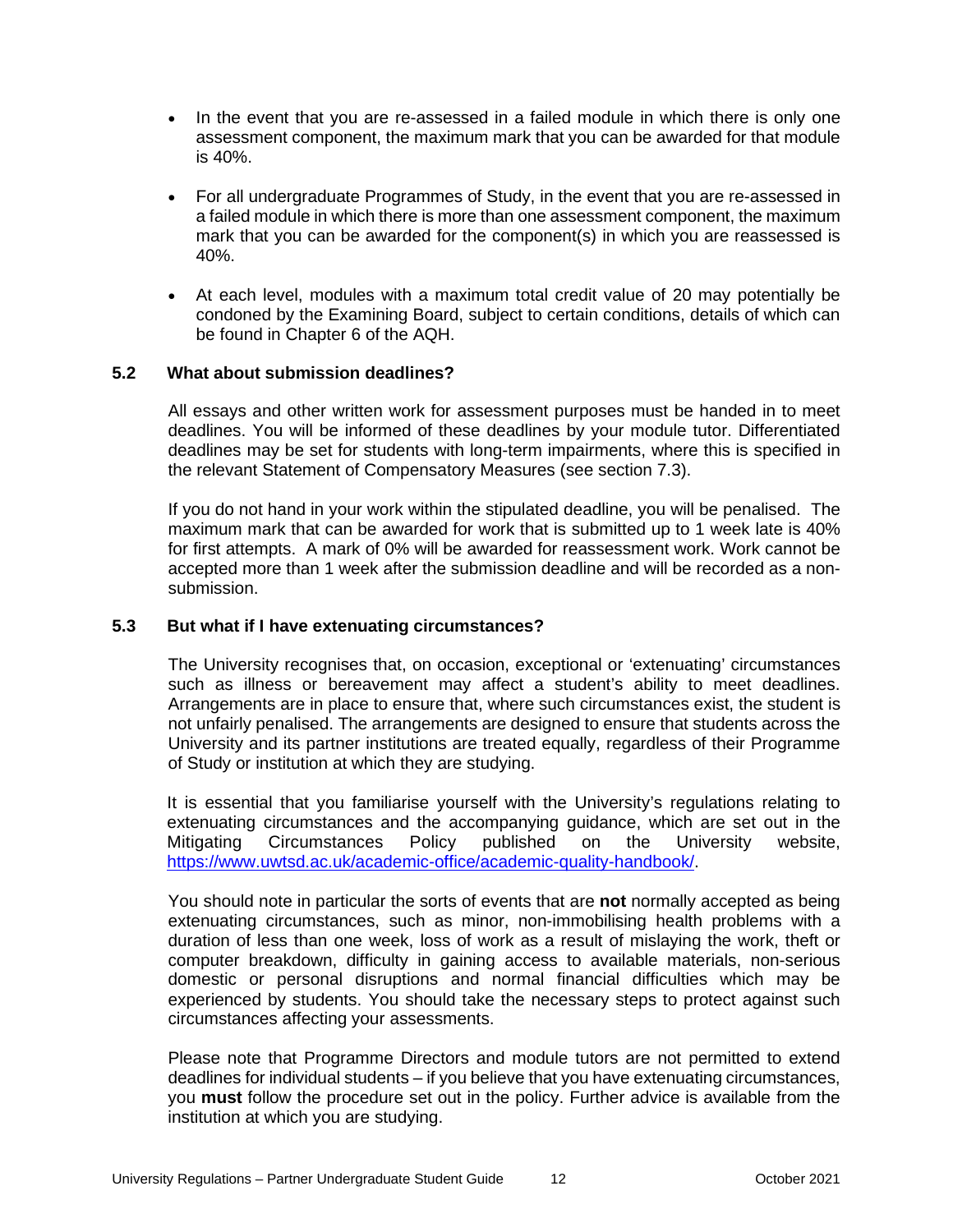The University does not consider disabilities or long-term impairments to be extenuating circumstances but has instead established a system of compensatory measures to support the assessment process. **If you have a disability or long-term impairment, it is essential that you refer to the information provided in sections 7.2-7.4 about the support available to you in relation to assessment.**

## <span id="page-15-0"></span>**5.4 What marking criteria are used to assess my work?**

It is not possible to compile a *single* set of marking criteria that can be applied to various modes of assessment at every level in every subject. As a result, subject and task-specific marking criteria will be available from your module tutors for every module that you study. If you have not received the assessment criteria for a module, you should contact your Programme Director.

# <span id="page-15-1"></span>**5.5 How do I get feedback?**

Your tutors may provide feedback on your assessment in a variety of forms. Depending on the nature of the assessment task, these may include formative feedback while you are developing work for submission, oral feedback after your work has been marked or a debriefing session following a performance or presentation. Feedback may also be provided to all the students that completed an assessment task as a group.

You should always receive formal written feedback that includes a provisional mark, an indication of how it was determined and guidance on areas for development to help you improve your performance the next time you are assessed.

You will normally be given provisional marks and formal written feedback or its equivalent on your assessment within 20 working, term-time days of the final submission date. For each module, your tutors should provide you with details of the dates on which you can expect to receive assessment feedback. Instances sometimes occur where it is not appropriate or not possible to do so within this timescale. In such cases, institutions are required to discuss and negotiate an appropriate timescale for providing you with formal feedback. In the event that you do not receive your assessment feedback by that date without an acceptable explanation, you should inform your Programme Director and/or Dean of Institute or equivalent at the institution at which you are studying.

#### <span id="page-15-2"></span>**5.6 Do I have to sit formal exams?**

You may be required to sit formal examinations at times laid down by the institution at which you are studying, in liaison with the University. Problems arising from examinations and assessment (e.g. absences from examinations, illness, and unfair practice) are dealt with in accordance with the regulations set out in Chapters 6 and the relevant policies linked to Chapter 12 of the AQH.

The University's examination procedures are designed to ensure that your examinations are conducted fairly and are well-organised; details can be requested from the institution at which you are studying.

#### <span id="page-15-3"></span>**5.7 What about dissertations?**

Dissertations are not normally accepted for assessment unless they have been produced following a process of appropriate tutorial supervision. The nature and demands of such tutorial supervision are made explicit in the Programme of Study Handbook. Tutors employ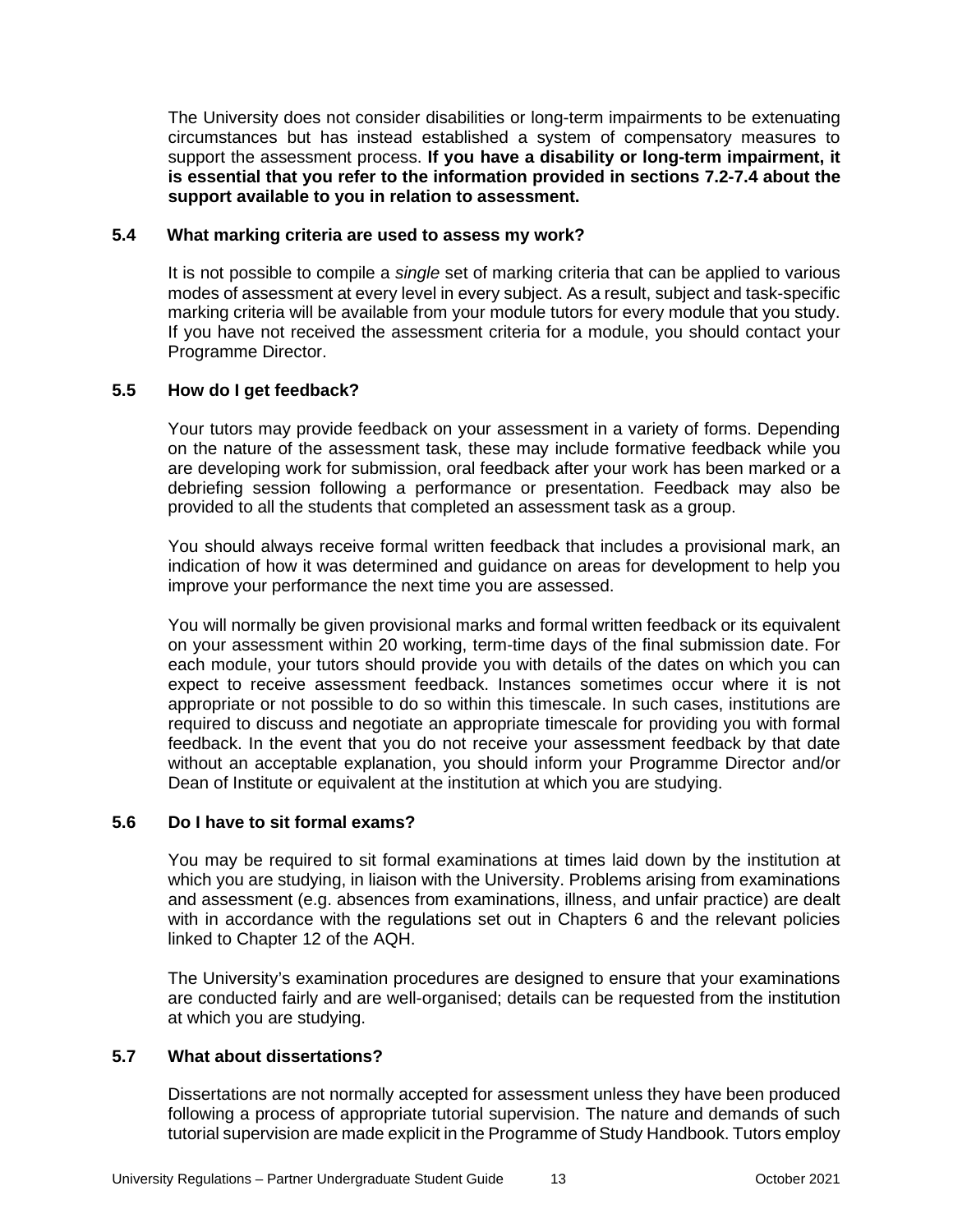an appropriate Supervision Pro-forma to monitor your progress, reporting absences from tutorials and taking any appropriate subsequent action.

#### <span id="page-16-0"></span>**5.8 What happens if my progress is unsatisfactory?**

Most students make very satisfactory progress, but certain procedures might come into play if your tutors are concerned that you are failing to make satisfactory academic progress. These procedures are detailed in Chapter 6 of the AQH.

Note that for UK-based students the University/your institution is required to make regular reports to government organisations that provide students with financial support for their studies on the attendance, conduct and progress of students. This includes, where applicable, the Student Loan Company (SLC). Should a report be unsatisfactory, a student may lose part or all of the fees, grants and loans that are paid on their behalf.

You have a right to appeal against any decision made by the University that requires you to withdraw from your Programme of Study or that has implications for your progression. Please see section 10.

### <span id="page-16-1"></span>**5.9 Who owns my work?**

The University's policy on Intellectual Property Rights relates to the ownership of any copyright, design rights, invention, discovery or improvement produced by a student or students in the course of their studies. The policy aims to protect the interests of both the student and the University and is to be interpreted in a spirit of reasonableness. The regulations for issues relating to Intellectual Property Rights are described in the University's policy. The policy is published on the University website [https://www.uwtsd.ac.uk/media/uwtsd-website/content-assets/documents/academic](https://www.uwtsd.ac.uk/media/uwtsd-website/content-assets/documents/academic-office/aqh-chapters/chapters---en/Intellectual-Property-Policy-Students-Final.pdf)[office/aqh-chapters/chapters---en/Intellectual-Property-Policy-Students-Final.pdf](https://www.uwtsd.ac.uk/media/uwtsd-website/content-assets/documents/academic-office/aqh-chapters/chapters---en/Intellectual-Property-Policy-Students-Final.pdf)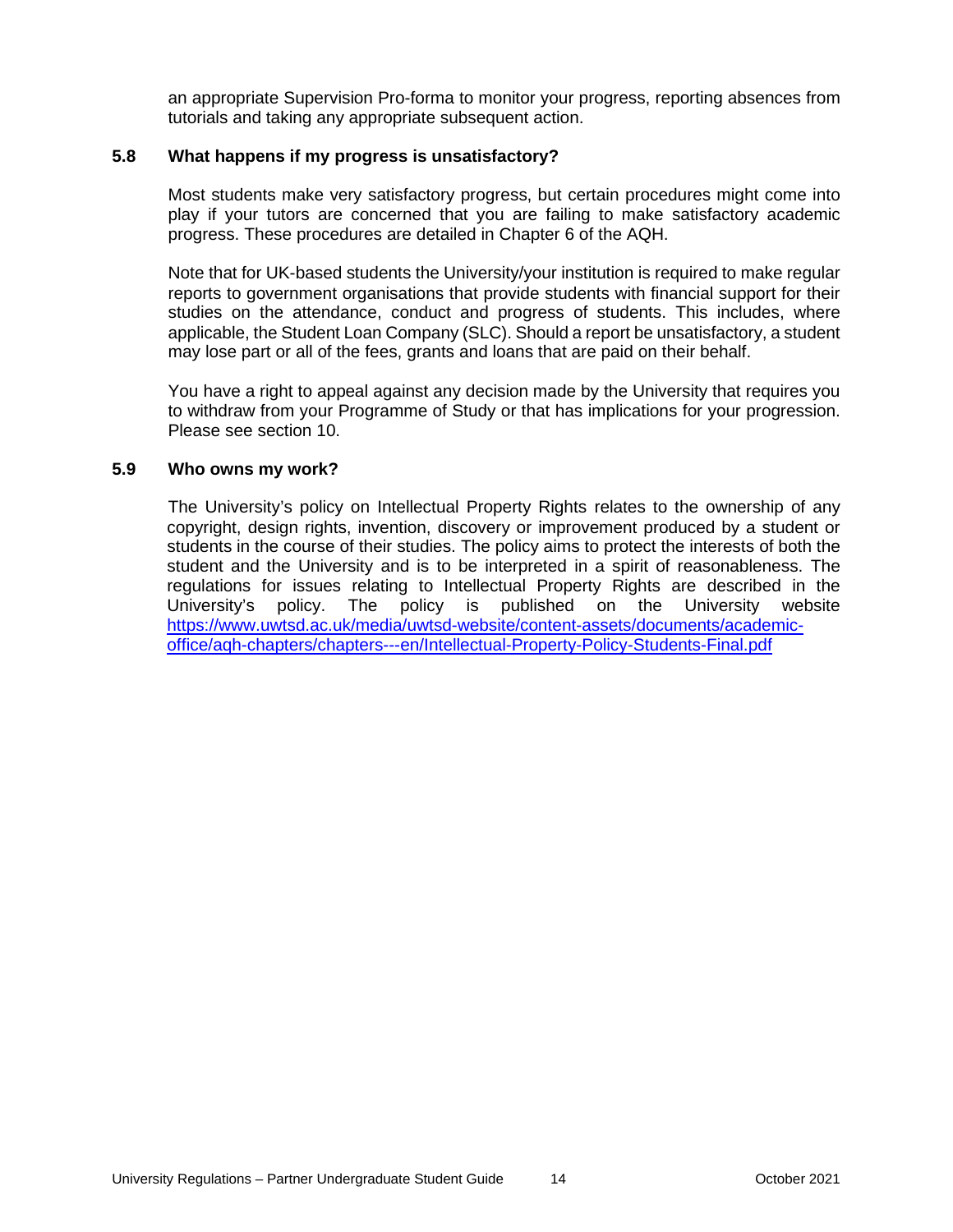# <span id="page-17-0"></span>**6 About Academic Misconduct and Plagiarism**

# <span id="page-17-1"></span>**6.1 What is academic misconduct and plagiarism?**

The University defines academic misconduct as 'any act, intentional or otherwise, whereby a person may obtain for themselves or for another, an unpermitted advantage…'. Committing academic misconduct in assessment is one of the most serious offences in academic life, and its consequences can be severe. It undermines the integrity of scholarship, research, and of the examination and assessment process.

Plagiarism is one type of academic misconduct. Plagiarism is passing off, or attempting to pass off, another's work as your own. It includes copying the words, ideas, images or research results of another without acknowledgement, whether those words etc. are published or unpublished. It is plagiarism, for example, to copy the work of another student, of a member of staff or a published article without crediting the author. Persons who allow their work to be plagiarised are also guilty. Plagiarism is also submitting work for an assignment that has previously been submitted to the University in any form without acknowledging that this is the case (unless such re-use has been explicitly authorised under the regulations) – this is self-plagiarism.

The guidance that follows explains what is meant by plagiarism, describes the University's policy for dealing with it, and provides help in avoiding it.

The normal expectation is that all students will submit an electronic copy of their work wherever possible. This is so that, where it is available, the work can be checked against the database of the plagiarism detection service, Turnitin (or equivalent service).

# <span id="page-17-2"></span>**6.2 How can I avoid plagiarism?**

Coursework, dissertations, or creative work are meant to be your own original work. Obviously you will use the work of others. Not only is this inevitable, it is expected. All scholarship builds on the work of others. However, you must acknowledge all sources of information from which you have drawn in the preparation of your work. Referencing (or citing) such sources is one of the most important skills you need to learn in your academic career. Referencing means you have acknowledged your sources for the ideas, concepts, and information that you evaluate in your assessed coursework. Usually your sources will be an article or book; however, it is important that you acknowledge other sources such as the internet, personal communication from colleagues, , etc. It is essential that any information you have used is referenced correctly. Failure to reference means your work could be considered to be plagiarised.

Referencing provides the evidence that you have undertaken your own research enabling you to find the information necessary for in-depth learning. It allows you to gain a broad perspective on different issues and to consider different aspects and points of view in the subjects you study. The University's Library and Learning Resources have published Referencing Handbooks providing guidance for students on using the referencing styles recognised by UWTSD, which you can access from:

<https://www.uwtsd.ac.uk/library/infoskills/referencing-handbooks/>

The golden rule is; *'if in doubt, provide references'*. Consult your tutors if you have any problems, in particular with the method of citing books and articles, which may differ from subject to subject. There are no penalties for asking for advice and guidance; there are severe penalties for plagiarism!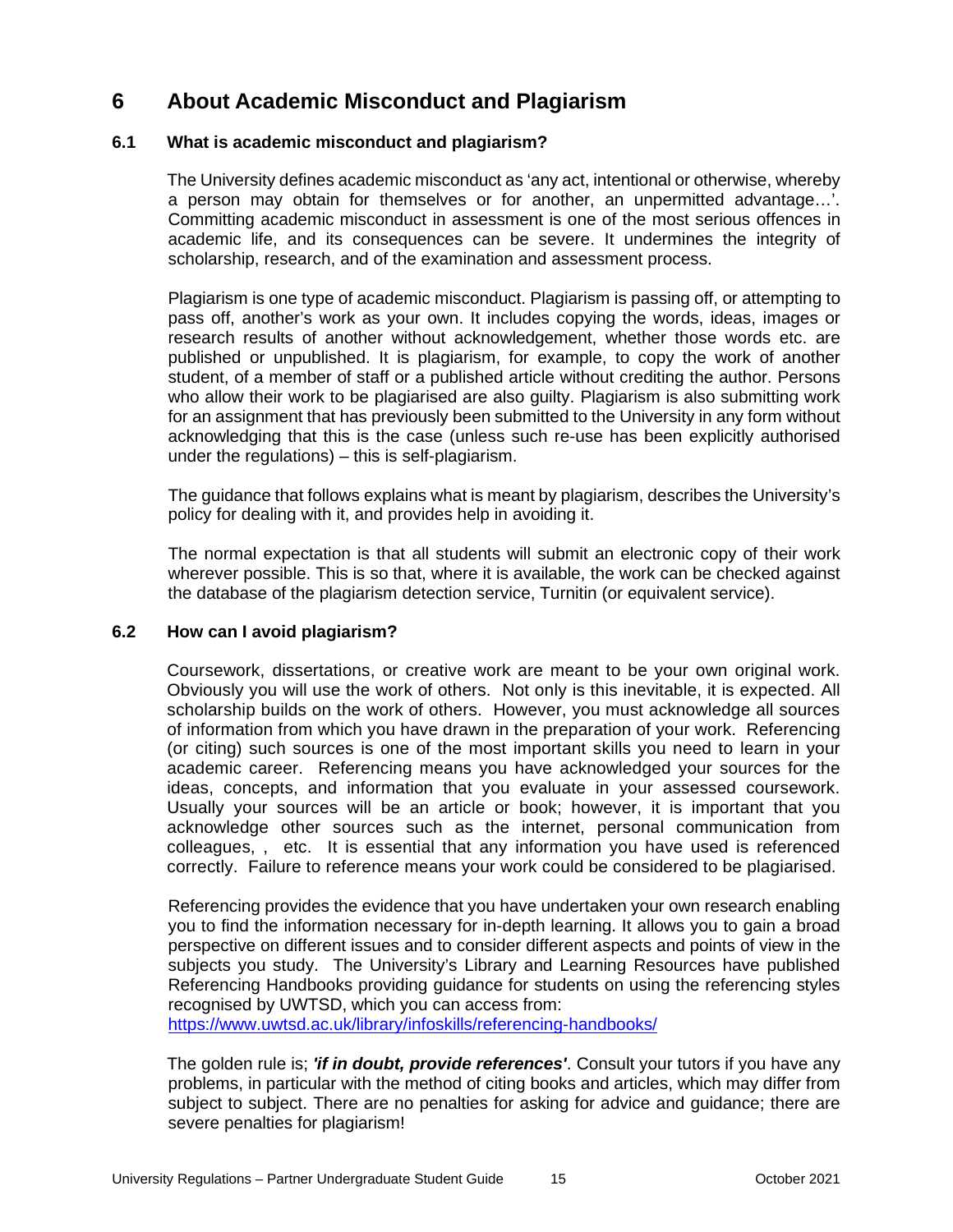### <span id="page-18-0"></span>**6.3 What are the penalties?**

Plagiarism by students in coursework, other forms of continuous assessment, examinations, dissertations or theses will be dealt with according to the academic misconduct policy. The same policy applies to any other form of academic misconduct. The policy can be found on the University's website [https://www.uwtsd.ac.uk/academic](https://www.uwtsd.ac.uk/academic-office/academic-quality-handbook/)[office/academic-quality-handbook/](https://www.uwtsd.ac.uk/academic-office/academic-quality-handbook/)

The University applies a range of penalties, varying in severity, where academic misconduct is confirmed.

All tutors are required to be vigilant in the detection of plagiarism and are required to take action in all cases where it is suspected.

#### <span id="page-18-1"></span>**6.4 Other forms of academic misconduct including cheating in exams**

Plagiarism is just one form of academic misconduct. Unauthorised co-operation between two or more students (termed 'collusion'), submitting work completed by someone-else, falsifying data and cheating in exams are all examples of academic misconduct and will be dealt with by the University in accordance with the procedures in the Academic Misconduct Policy.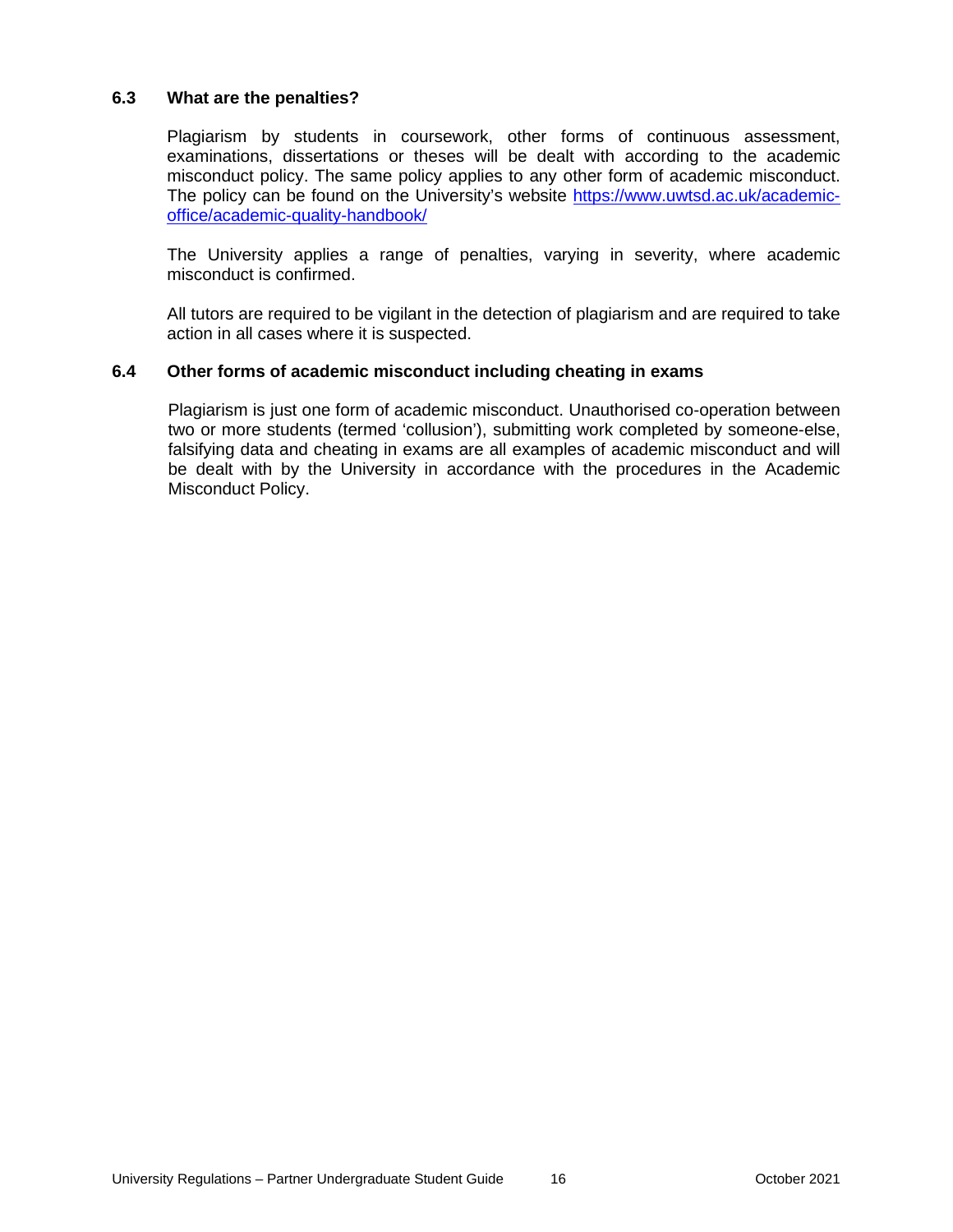# <span id="page-19-0"></span>**7 Personal Support**

# <span id="page-19-1"></span>**7.1 General approach and principles**

The University is committed to providing thorough, consistent and supportive pastoral and academic support for all students. Its approach to providing student support is guided by the following principles:

- Systems for student support are focused on enabling students to take control of their own personal development, by providing opportunities for the exercise of choice, decision-making, and responsibility.
- There is strong commitment to equality of opportunity for all students, with additional resources and strategies being invested in those students who are likely to be disadvantaged in their learning or career development.

# <span id="page-19-2"></span>**7.2 What support is available if I am disabled or have additional needs?**

The institution at which you are studying has established arrangements for supporting students with additional needs.

The support available may include specific arrangements relating to assessment. Any specific arrangements or adaptations must be formally approved. The appropriate staff at your institution will play a key role in the assessment and approval process of any adjustments. Any adjustments and specific arrangements must be in place at least 4 weeks before a formal examination so that there is sufficient time for the institution at which you are studying to ensure that alternative arrangements are put in place.

#### <span id="page-19-3"></span>**7.3 What are compensatory measures?**

'Compensatory measures' may be put in place for individual students with additional needs following a formal assessment of their potential requirements by Student Services staff or equivalent. They are part of the normal assessment arrangements for the student, which may include as appropriate:

- i) study skills support;
- ii) support through assistive technology;
- iii) support through a specialist mentor/specialist support lecturer;
- iv) additional time for examinations;
- v) provision of an amanuensis for examinations;
- vi) differentiation of deadlines for assessments other than examinations;
- vii) avoidance of grouping of deadlines for assessments other than examinations;
- viii) rescheduling of assessment deadlines for assessments other than examinations;
- ix) alternative forms of assessment.

A 'Statement of Compensatory Measures' is the document produced in consultation with the individual student, to confirm the arrangements that have been agreed. Details of the process by which compensatory measures are established at the University are provided in the Mitigating Circumstances Policy published on the University website, [https://www.uwtsd.ac.uk/academic-office/academic-quality-handbook/.](https://www.uwtsd.ac.uk/academic-office/academic-quality-handbook/) These may differ at the institution at which you are studying but the principles applied will be the same.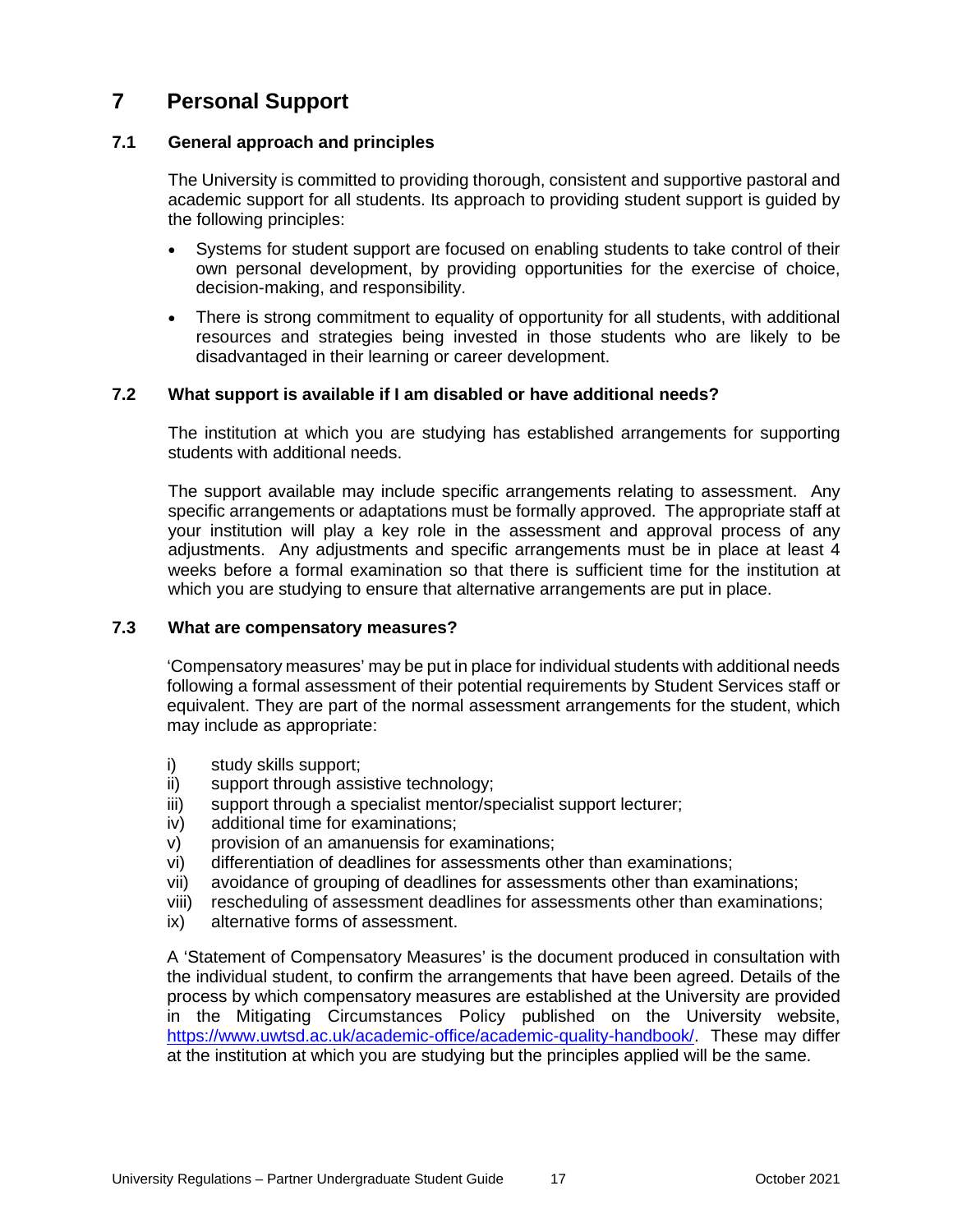# <span id="page-20-0"></span>**7.4 What is a differentiated deadline?**

A differentiated deadline is a type of compensatory measure. The term is used where an individual student has been given a deadline for the submission of an assignment which is different from the deadline set for the class as a whole.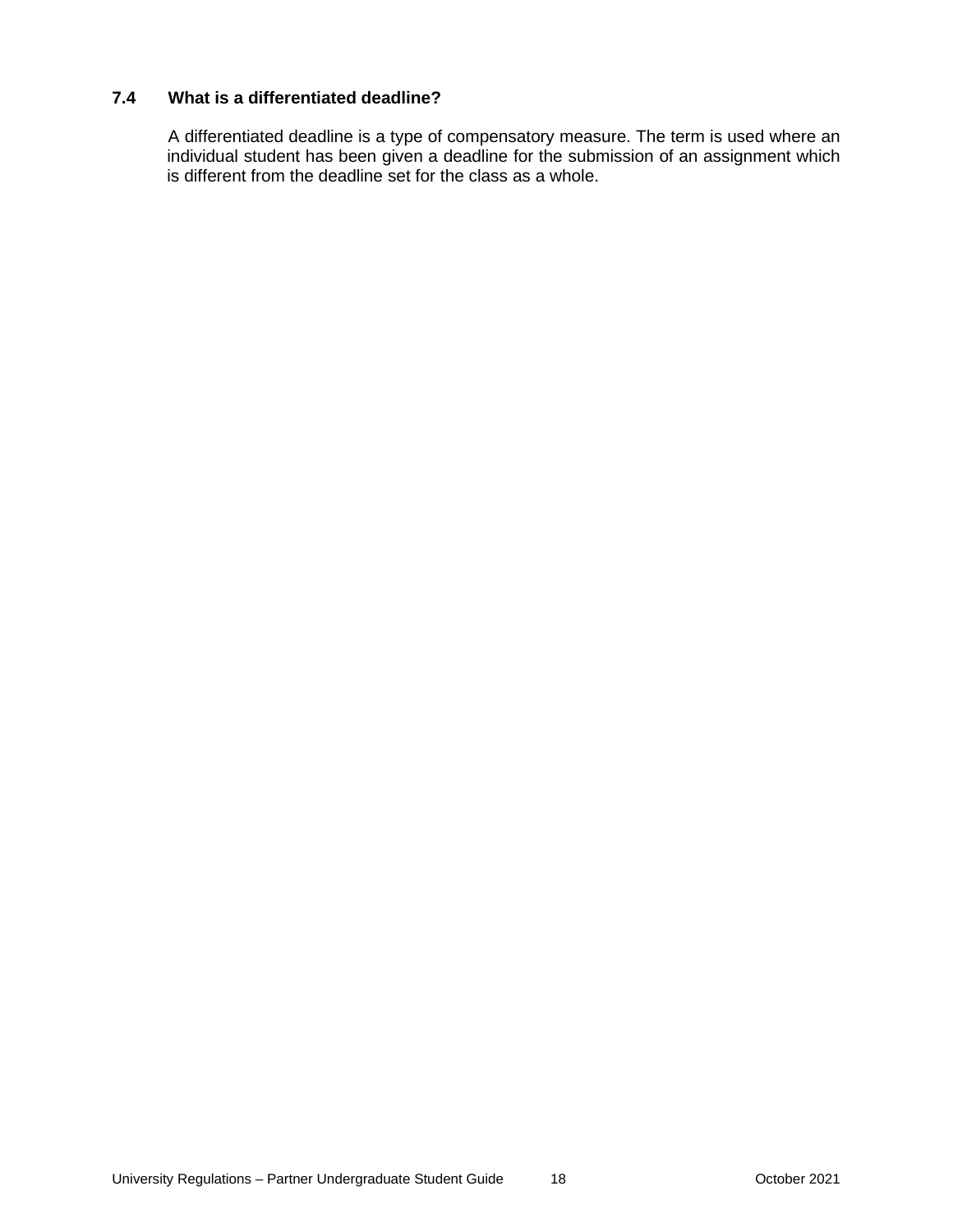# <span id="page-21-0"></span>**8 About Learning Resources**

# <span id="page-21-1"></span>**8.1 Where can I find out about learning resources?**

Information about the Library, IT and other Learning Resources services available to students is provided by the institution at which you are studying.

Although the core learning resources for your Programme of Study are provided by the institution at which you are studying the University is able to provide some additional resources (where permissible under license). Further information can be found at: <https://www.uwtsd.ac.uk/library/services/services-for-partner-students/>

# <span id="page-21-2"></span>**8.2 What are the regulations governing Information Technology?**

The rules for the use of IT at the institution at which you are studying will be contained in the Information Services Acceptable Use Policy (AUP) or equivalent, and other policy and procedural documents. Each user is responsible for reading and adhering to the contents of these documents. Failure to observe any part could result in disciplinary and/or legal action being taken by the institution against offenders. In addition, it is the responsibility of all users to familiarise themselves with current IT legislation, and act in accordance with it.

### <span id="page-21-3"></span>**8.3 What is VLE?**

Most institutions will operate a Virtual Learning Environment (VLE). It is used in a variety of ways including, where appropriate:

- electronic access to lecture notes, reading materials, videocasts, podcasts and other materials;
- personal and social learning facilities, discussion forum;
- access to electronic resources;
- submission and feedback of assignments;
- access to support services;
- support for bilingual provision;
- support for students on work placements;
- online and distance learning.

Instructions on accessing the VLE will be provided when you first enrol at the institution at which you are studying. It is your responsibility to familiarise yourself with the resources available and to check all module and programme related material regularly.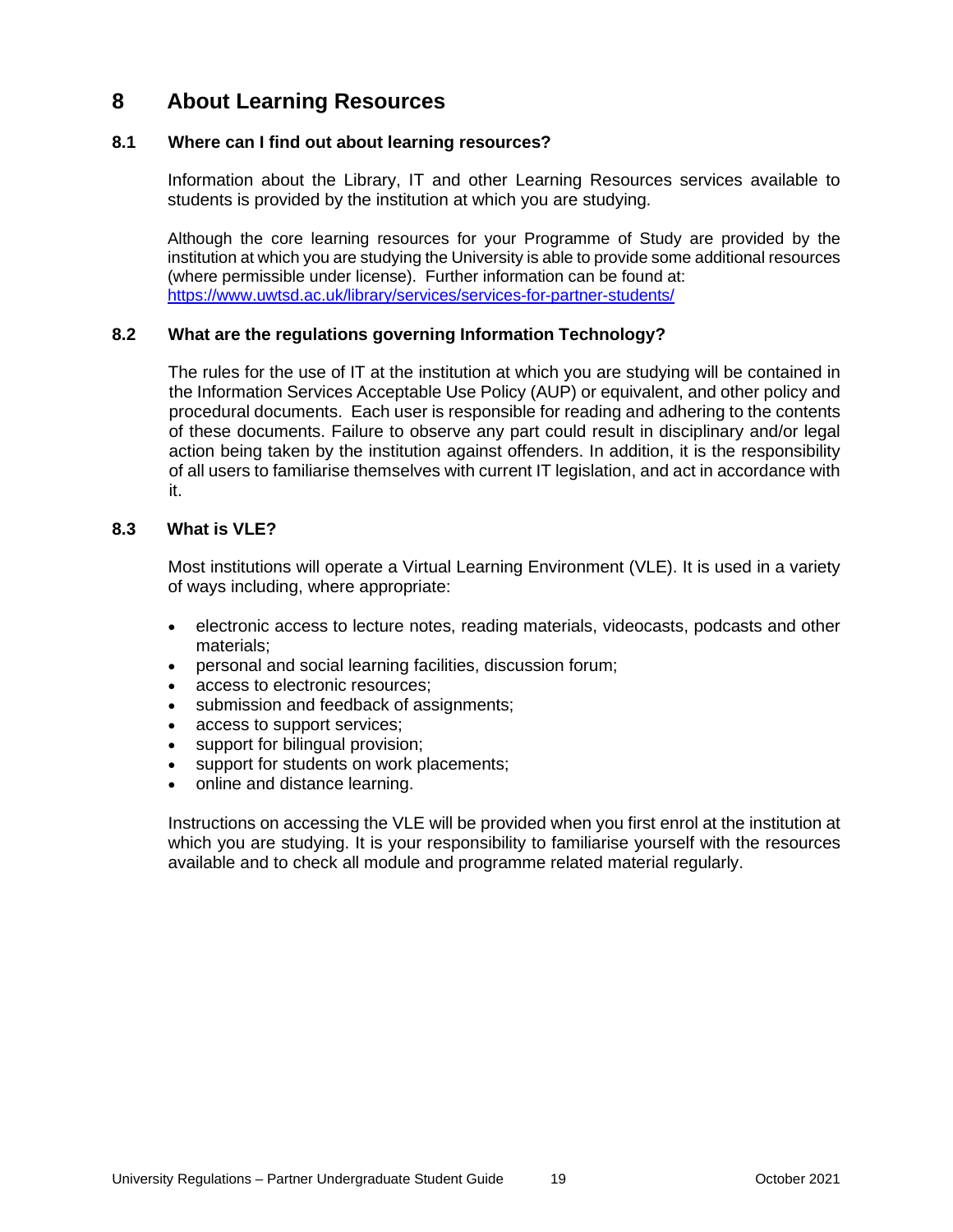# <span id="page-22-0"></span>**9 About what is expected of you**

# <span id="page-22-1"></span>**9.1 General regulations**

In order to make your time on your University course a safe and pleasant experience, the University and the institution at which you are studying has a framework of regulations.

Students must observe all regulations that govern the effective organisation and management of specific areas of activity within the institution and/or linked to the University. These include those relating to financial requirements, health and safety, the use of learning, computing, child care, refreshment, sport and recreational facilities, any professional codes of practice pertaining to any element of the Programme of Study and residential accommodation.

# <span id="page-22-2"></span>**9.2 How you should behave**

All staff and students associated with the University are expected to behave in a, responsible and reasonable manner, with due regard to fellow students, staff and members of the local community.

Whilst you are enrolled on a University Programme of Study it is expected that you will **not**:

- (a) commit physical assault, behave threateningly or engage in oral or written abuse to other students, staff or visitors to institution at which you are studying and the University via any means of communication including social media;
- (b) make malicious allegations against other members of the institution at which you are studying and the University via any means of communication including social media;
- (c) damage property of the institution at which you are studying or the University or property of other students, staff or visitors;
- (d) misappropriate any property, funds or assets of the institution at which you are studying or the University;
- (e) act in any way which is likely to cause injury to any other person within the University community, including impairing the safety of premises or equipment and interfering with anything provided in the interests of Health and Safety at Work;
- (f) engage in any activity or behaviour which contravenes the University's Equality and Diversity policies, which are available from the University;
- (g) behave in any way which unreasonably interferes with the legitimate freedoms of any other student, member of staff, or visitor, or which disrupts or interferes with activities properly carried out by the institution at which you are studying or the University;
- (h) commit any criminal act on or off of the premises of the institution at which you are studying or the University;
- (i) behave in such a way as may be reasonably deemed to harm or in any way undermine the reputation of the institution at which you are studying, the University or their relationships with the local community.

This list is not exhaustive. Any behaviour that is considered to be unacceptable, inappropriate and which may bring the institution at which you are studying and/or the University into disrepute will be regarded as a breach of general regulations, and will be subject to appropriate disciplinary action.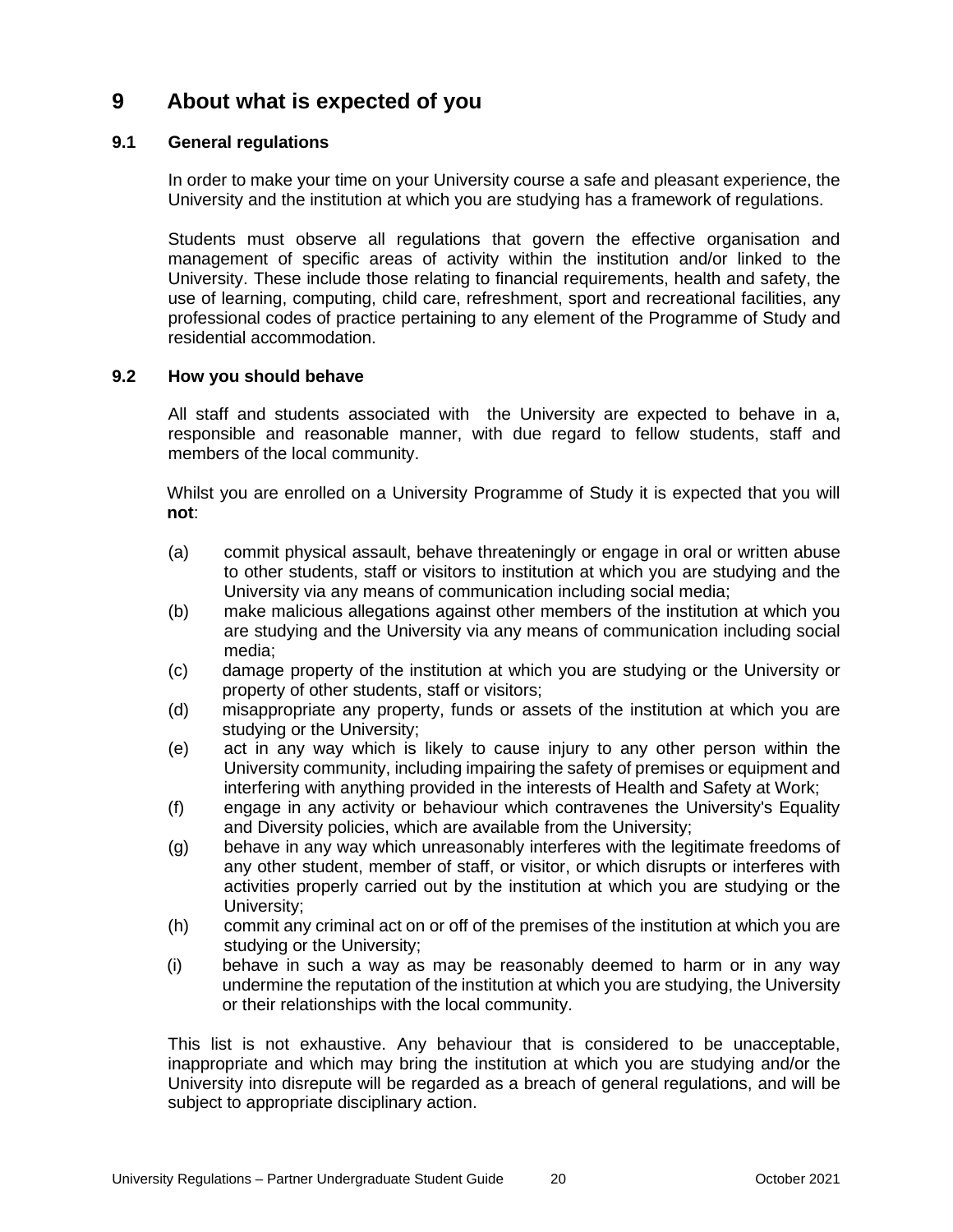## <span id="page-23-0"></span>**9.3 What happens if I break the rules?**

Procedures for dealing with breaches of the academic regulations, such as nonattendance and academic misconduct in assessment, are detailed in Chapters 6 and the relevant policies linked to Chapter 12 of the AQH.

The general regulations relating to student discipline, including breaches of the nonacademic regulations, are available from the institution at which you are studying.

### <span id="page-23-1"></span>**9.4 Support for Study and Fitness to Practise policies**

If there are concerns about your fitness to study and/or your fitness to practise in the profession(s) associated with your Programme of Study, the institution at which you are studying/the University may decide to instigate formal procedures. Often such concerns may be resolved informally but where such an approach has not been successful or where the concerns are very serious formal processes are used. The policies for Support for Study and Fitness to Practise are published on the University website, [https://www.uwtsd.ac.uk/academic-office/academic-quality-handbook/.](https://www.uwtsd.ac.uk/academic-office/academic-quality-handbook/)

#### <span id="page-23-2"></span>**9.5 Academic requirements**

When you enrol on your Programme of Study, you will be provided with a Programme of Study Handbook. This will explain what is required of you in terms of matters such as, for example, attendance, teaching and assessment. It is your responsibility to become familiar with this information.

Tutors/Lecturers put a great deal of thought into their lecture programmes and regard them as an integral part of their programmes of study/modules. They also frequently include material from their own research which may not be obtainable from other sources. It is, therefore, very much in your interests to attend all lectures and seminars and to access all course material that has been made available via VLE by the module tutor. Nonattendance is usually an indication of poor commitment and will lead to a request to report to the Programme Director. You must ensure that you satisfy programme and module attendance requirements and should bear in mind that it is the responsibility of the institution at which you are studying to report unsatisfactory attendance to grant awarding authorities, and where appropriate, to employers or other sponsors. If you are an international student in the UK, the institution at which you are studying is required to report your non-attendance to the immigration authorities.

Coursework in the form of essays, seminar papers, or whatever else is prescribed by your lecturers or tutors **must** be presented by the dates assigned. Please see the information provided in section 5.2. If you have not received any instructions about the coursework requirements of a module, you should see your tutor as soon as possible.

You must not attempt to secure an unfair advantage over others in assessment – please see section 6.

If you have any question in relation to Ethics and Research please discuss with your Programme Director as to whether or not ethics approval needs to be granted before you undertake any research, and which processes need to be followed in order to gain such approval.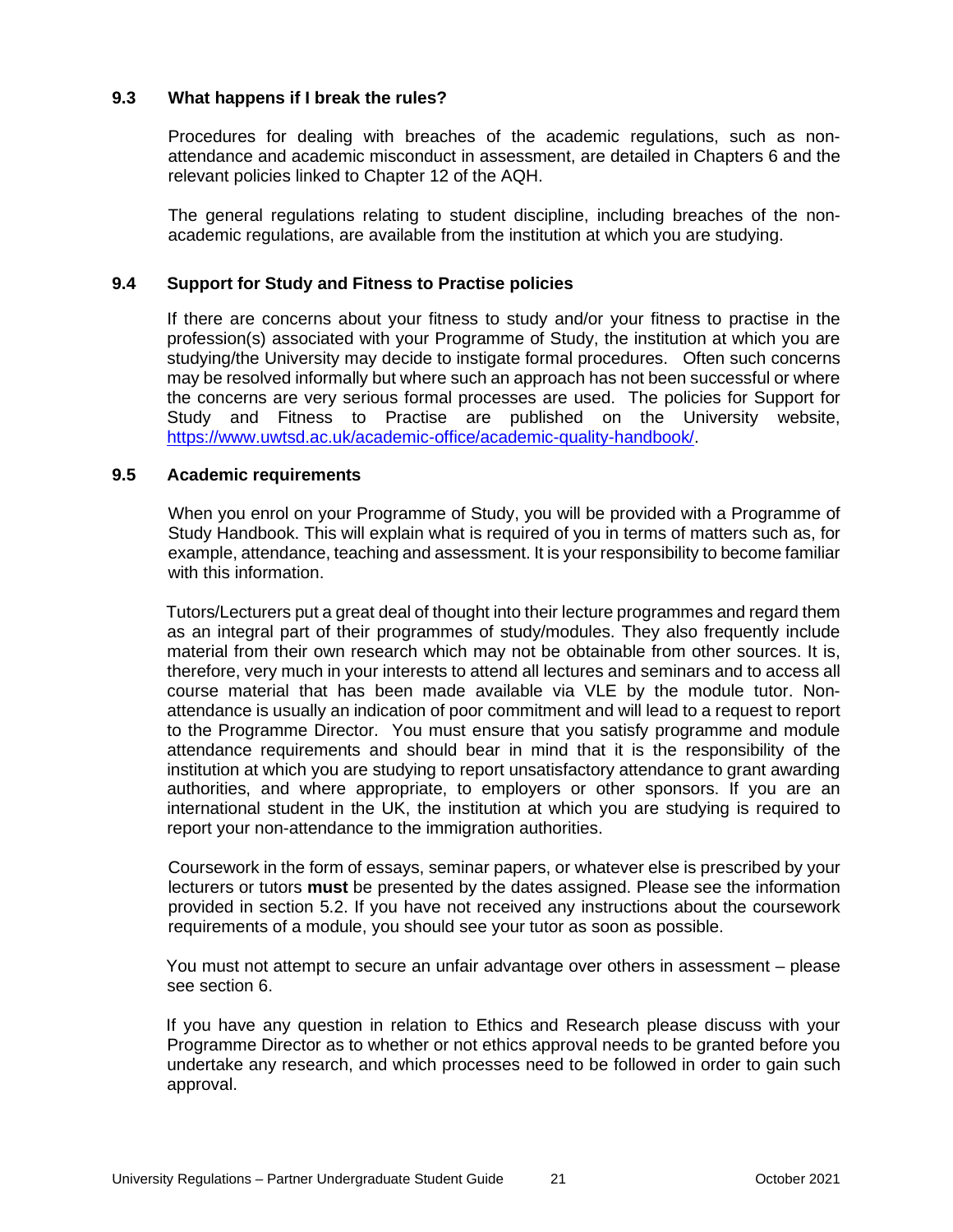Monitoring your attendance, progress and conduct is, in the first instance, the responsibility of the Programme Director.

#### <span id="page-24-0"></span>**9.6 What if I have a good reason for not attending classes?**

Certain procedures will come into play if you cannot attend classes at the required time.

If you have an interview, an appointment or if you are required to represent the institution at which you are studying at a sport of some other **approved** official activity, you must notify the Programme Director **in writing** and in good time, so that alternative arrangements can be made for you.

**If you are absent as result of illness, an accident** or a major domestic problem, you must inform your Programme Director without delay

Your Programme Director will give sympathetic consideration to all **genuine** requests to miss classes, but as a result of long experience, they are familiar with a very wide range of excuses, and is at liberty either to check the information provided or to require written confirmation of them.

#### <span id="page-24-1"></span>**9.7 What if I need an extension to a coursework submission date?**

The University does not allow students to apply for extensions. Instead, it has established systems for ensuring that students who have long-term impairment or experience extenuating circumstances are not advantaged or disadvantaged when being assessed. Please see the information provided in sections 5.3 and 7.3.

#### <span id="page-24-2"></span>**9.8 Financial requirements**

Programme fees are usually payable in full upon enrolment. If fees are to be paid by an employer or sponsor, then you should produce documentary evidence of sponsorship when enrolling.

Programme fees are normally charged on an annual basis but in the event of a student discontinuing the programme, fees will be charged pro-rata up to the date at which the institution is informed in writing that they have withdrawn.

Programme fees are paid to the institution where you are studying and any information relating to fees will be provided by the institution.

## <span id="page-24-3"></span>**9.9 What happens if I am in debt to the institution where I study?**

Details of the various mechanisms that are in place to help you manage your finances are available from Student Services or equivalent at the institution at which you are studying.

If you are in debt, you are strongly advised to get in touch with Student Services or with the Finance Department or equivalent at the institution at which you are studying, so that they can help you identify a mechanism for dealing with your debt.

#### <span id="page-24-4"></span>**9.10 What about health and safety?**

You have a responsibility for reading and adhering to the Health and Safety policy of the institution at which you are studying. Failure to observe any part could result in disciplinary and/or legal action being taken against offenders.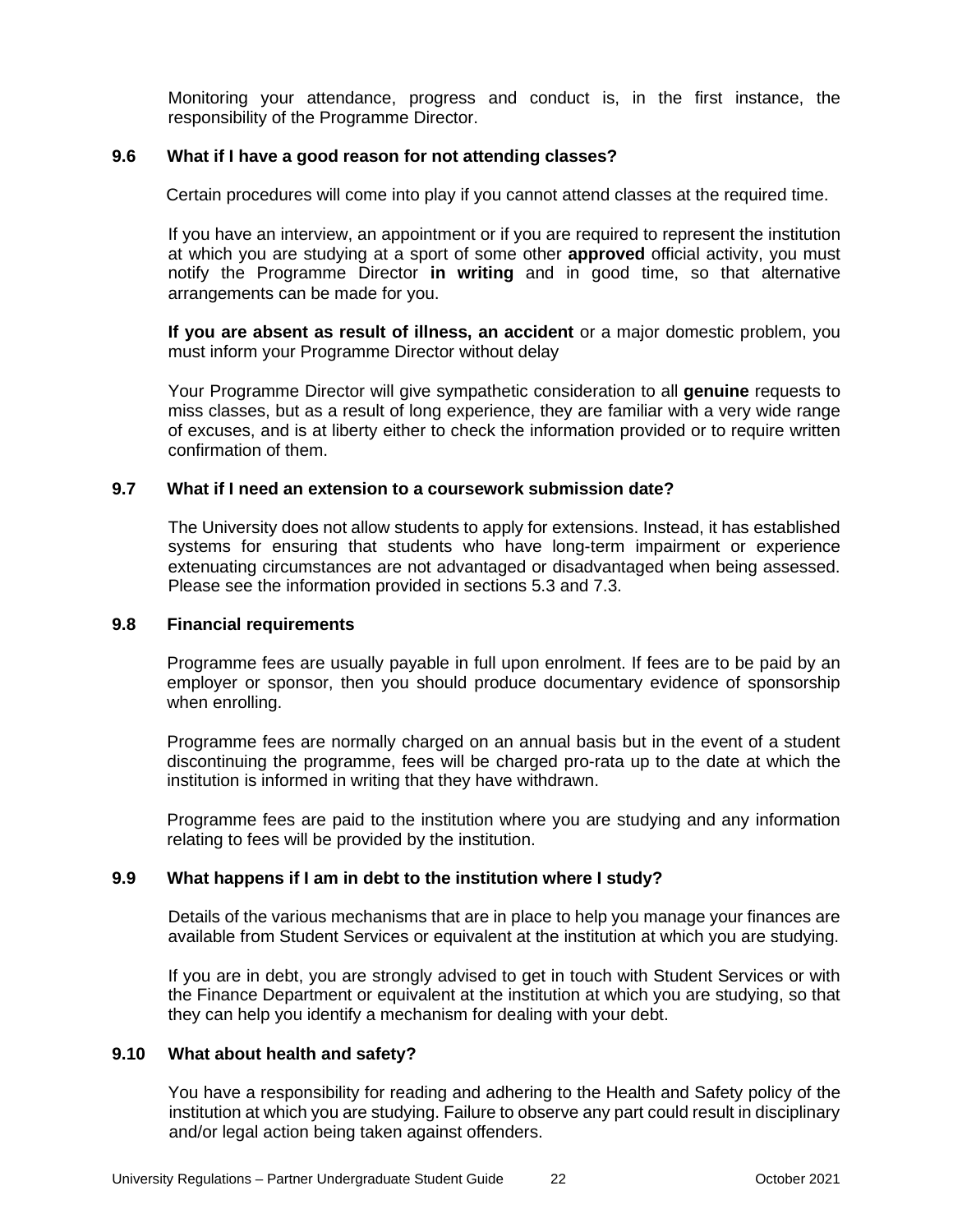If you have any questions about Health and Safety procedures in relation to your studies, please contact your Programme Director in the first instance.

You must read and comply with all health, fire and safety regulations, and co-operate with all activities in respect of such regulations. The following information will help you understand how you can keep yourself and others safe:

- 1. Make sure you are familiar with the fire procedures in the buildings you use
- 2. If you work in laboratories or workshops familiarise yourself with the local safety precautions and ensure you follow these at all times whether supervised or not.
- 3. Never tamper with or misuse any equipment provided for use in emergency situations e.g. fire extinguishers, smoke detectors, fire alarms call points etc. It may be a criminal offence.
- 4. Never attempt any modifications or repairs on electrical wiring and equipment yourself, as this may constitute a serious electrocution or fire risk.
- 5. Electrical circuits should not be overloaded with excessive extension leads.
- 6. Always switch off electrical appliances at the main socket after use, not simply on the appliance.
- 7. Report any faulty or malfunctioning equipment immediately and ensure that no one else can use it until a repair has been carried out.
- 8. It is in your interest to find out where the first-aid boxes are situated and who the firstaiders are in the areas you frequent.
- 9. All accidents and incidents where someone has been or could have been injured must be reported to a member of staff as soon as possible after they have occurred. This includes those occurring during activities which are part of your course e.g. field trips.

Students on field trips are required to comply with any health and safety instructions given by tutors or other individuals involved with the organisation and operation of the course. Health and Safety guidance will be provided prior to the field visit but please ask your module tutor/Programme Director if you are unsure about anything.

Students on work placements are required to comply with the health and safety regulations of their allocated workplace setting.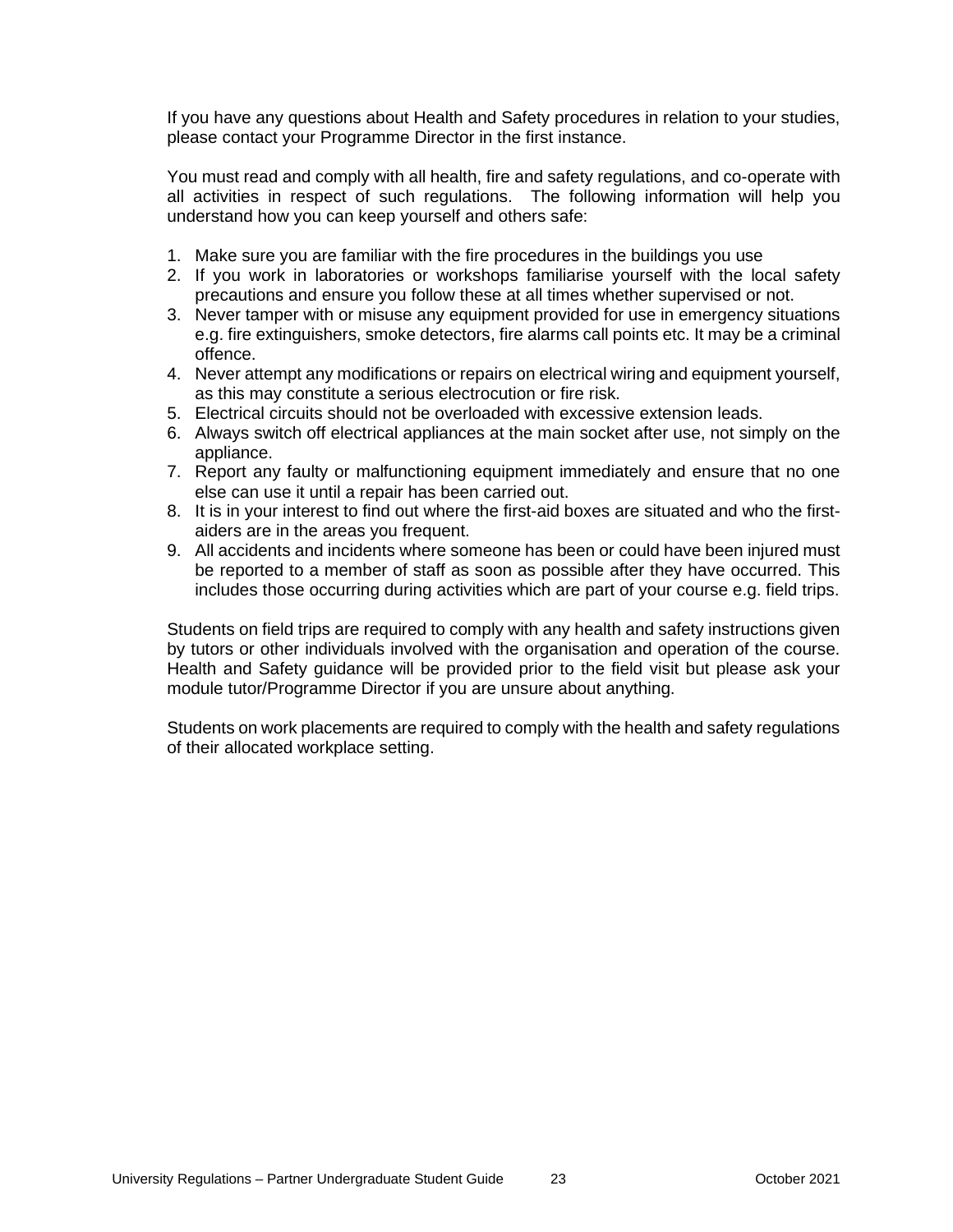# <span id="page-26-0"></span>**10 About complaints and appeals**

# <span id="page-26-1"></span>**10.1 Can I appeal against my marks or a decision about my academic progress?**

If you believe that a mistake has been made in your marks, you should first contact your Programme Director for confirmation that your marks are correct. You cannot appeal against a specific mark or marks but if you continue to have concerns that a mistake has been made, you may submit an appeal against the decision of the Examining Board. You may also appeal against Examining Board decisions relating to your progression or your final award.

Information about how to appeal is provided in the Academic Appeal Policy published on the University website, [https://www.uwtsd.ac.uk/academic-office/academic-quality](https://www.uwtsd.ac.uk/academic-office/academic-quality-handbook/)handbook. It is very important that you note carefully the grounds on which appeals may be made and submit your appeal on the appropriate form, because incomplete or ineligible appeals cannot be processed.

Appeals which question the academic or professional judgement of tutors or examiners are not admissible. Appeals made on grounds that you are dissatisfied or disappointed with an assessment result are not admissible.

In the event that you are not satisfied with the outcome of an appeal, you are entitled to take the issue to the Office of the Independent Adjudicator (OIA) for Higher Education. Full details of the procedure are available from the OIA website: [http://www.oiahe.org.uk.](http://www.oiahe.org.uk/)

#### <span id="page-26-2"></span>**10.2 How do I make a complaint?**

You have a right to make a complaint about any specific concern about the provision of your Programme of Study or a related academic service. Students are encouraged, in the first instance, to resolve the matter with the person or persons directly involved. If you wish to make a formal complaint, you should in the first instance pursue it through the complaints procedures of the institution at which you are studying. If you remain dissatisfied, you may request that your complaint is considered by the University, as outlined Student Complaint Policy, [http://www.uwtsd.ac.uk/academic-office/academic](http://www.uwtsd.ac.uk/academic-office/academic-quality-handbook/)[quality-handbook/.](http://www.uwtsd.ac.uk/academic-office/academic-quality-handbook/)

In the event that you are not satisfied with the outcome of your complaint, you are entitled to take the issue to the Office of the Independent Adjudicator (OIA) for Higher Education. Full details of the procedure are available from the OIA website: [http://www.oiahe.org.uk.](http://www.oiahe.org.uk/).